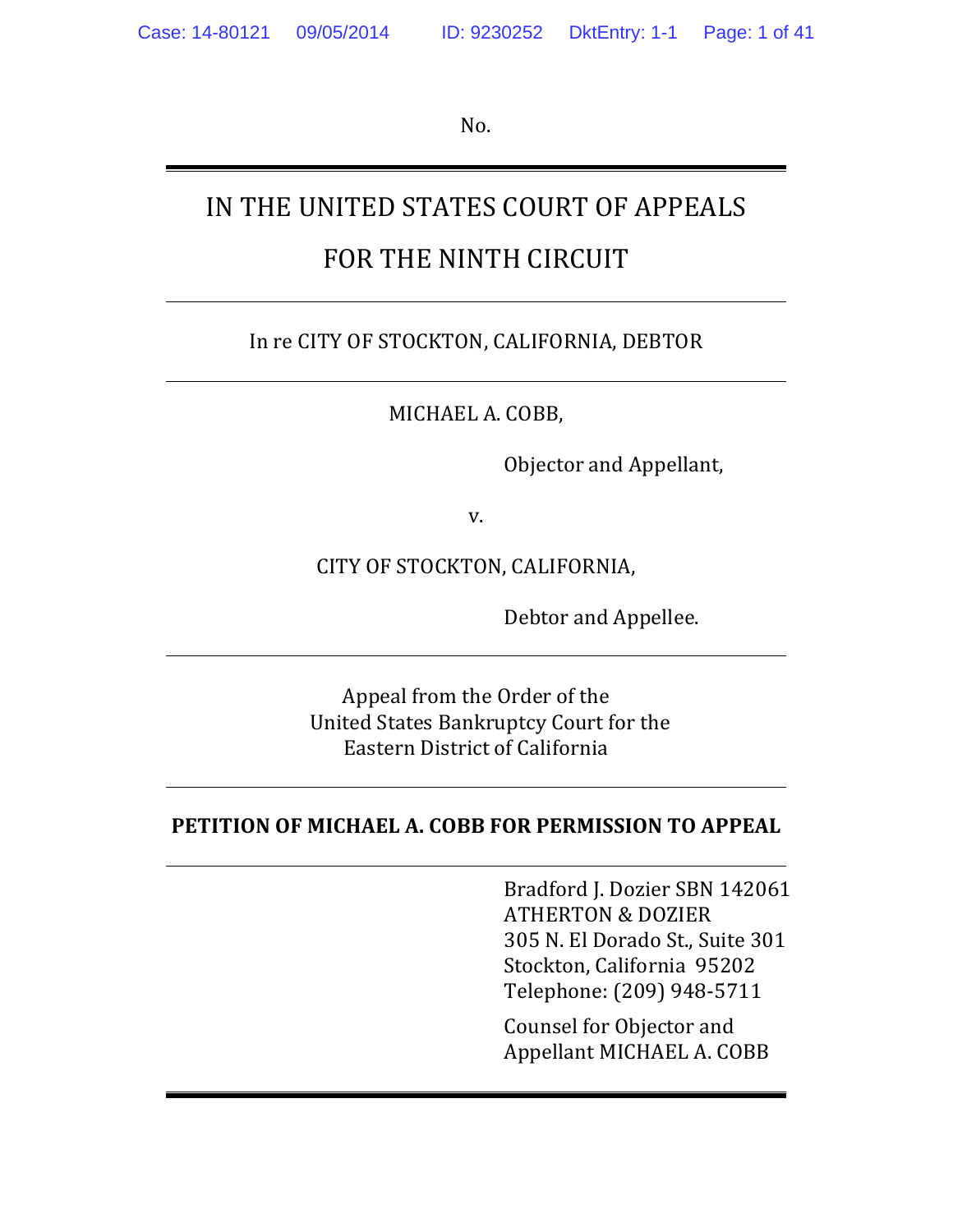Pursuant to 28 U.S.C.  $\S$  158(d) and 8001(f) of the Federal Rules of Bankruptcy Procedure, Michael A. Cobb (hereafter "Cobb") respectfully petitions this Court to authorize a direct appeal from the order of the United States Bankruptcy Court for the Eastern District of California entered in *In Re City of Stockton*, *California, Debtor, case number 12-32118, permitting petitioner* Michael A. Cobb's claim for inverse condemnation against the debtor City Of Stockton, California (hereafter "the City"), to be treated as a general unsecured claim. In support of this petition, Cobb respectfully represents:

1. This Court has jurisdiction to hear a direct appeal of this order of the bankruptcy court pursuant to  $28$  U.S.C.  $\S$  158.

2. The factual and procedural background necessary to understand the question presented, FRAP  $5(b)(1)(A)$ , is as follows. These facts are drawn from a Joint Stipulation of Material Facts filed before the bankruptcy court.

Andrew C. Cobb, the father of Creditor Michael A. Cobb, was the owner of a parcel of land located at 4218 Pock Lane in Stockton, California, San Joaquin County Assessor's Parcel Number 179-180-07 (the "Parcel"). On August 10, 1998, the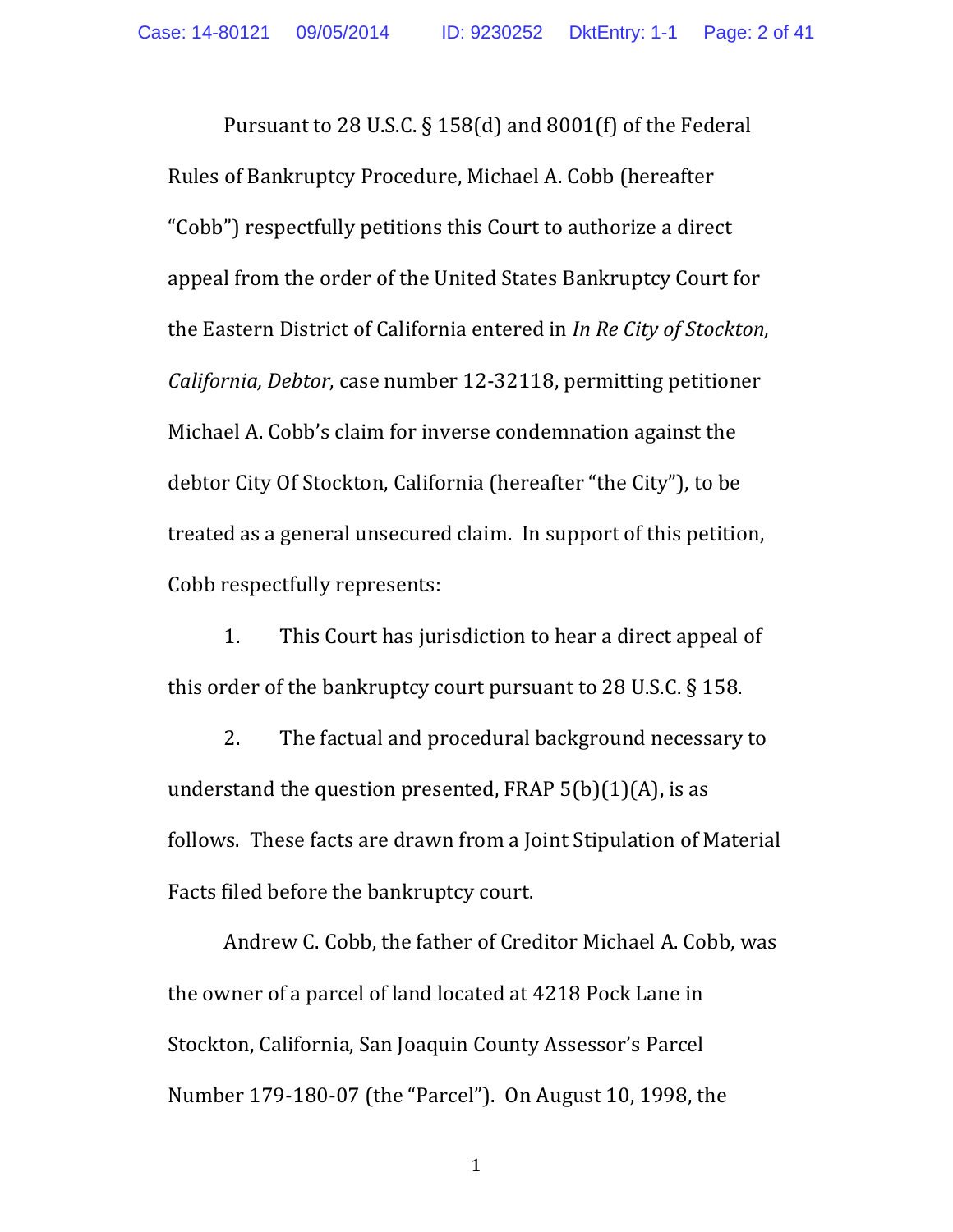Stockton City Council issued Resolution No. 98-0353 determining that the public necessity required the condemnation of a strip of land across the Parcel for purposes of building a public road.

In conformance with the procedures set forth in California Civil Procedure Code  $\S$  1255.010, the City had an expert appraiser conduct an appraisal of the strip of land for purposes of determining the amount of compensation believed to be just, and produce a summary of the basis for the appraisal. The appraisal valued the land at \$90,200.00. On October 23, 1998, consistent with  $\S$  1255.010, the City deposited that amount with the California State Treasurer Condemnation Deposits Fund.

On October 23, 1998, the City initiated eminent domain proceedings in the Superior Court of California, County of San Joaquin (the "Eminent Domain Action") to condemn a permanent easement over the strip of land. On October 17, 2000, the Stockton City Council issued Resolution No. 00-0505 recognizing that the planned road over the Parcel had been completed and accepting that improvement. In November 2000, Michael A. Cobb, owner of the Parcel by operation of state probate and trust succession following the death of Andrew C. Cobb, withdrew the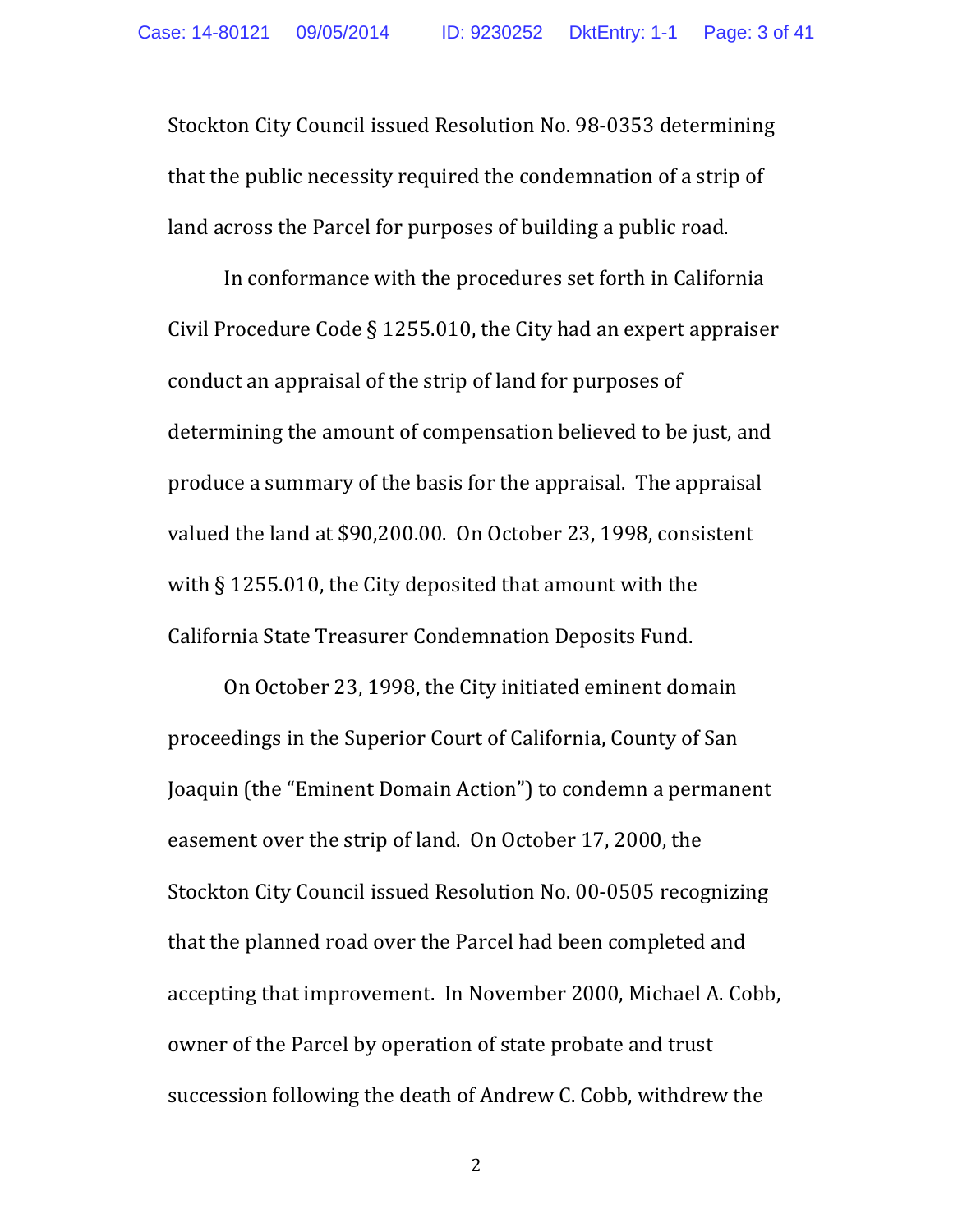City's deposit of probable just compensation in the amount of \$90,200.00, subject and pursuant to California Civil Procedure Code § 1255.260.

On October 9, 2007, the Superior Court in the Eminent Domain Action dismissed that action because it had not been brought to trial within five years of its commencement. On March 14, 2008, Cobb initiated an action in the Superior Court of the State of California, County of San Joaquin (the "Inverse" Condemnation Action"), seeking relief pursuant to a claim of inverse condemnation.

On June 28, 2012, while the Inverse Condemnation Action was still pending, the City petitioned for bankruptcy under chapter 9. On August 16, 2013, Cobb filed a Proof of Claim in the chapter 9 case. Cobb listed the total amount of his claim as  $$4,200,997.26$ , consisting of  $$1,540,000.00$  as the principal of his claim;  $$2,282,997.26$  as interest on the principal of his claim; \$350,000.00 as attorney's fees and litigation expenses; \$13,000.00 as costs of suit; and \$15,000.00 as real estate taxes, maintenance costs, and insurance costs. Cobb did not indicate on his Proof of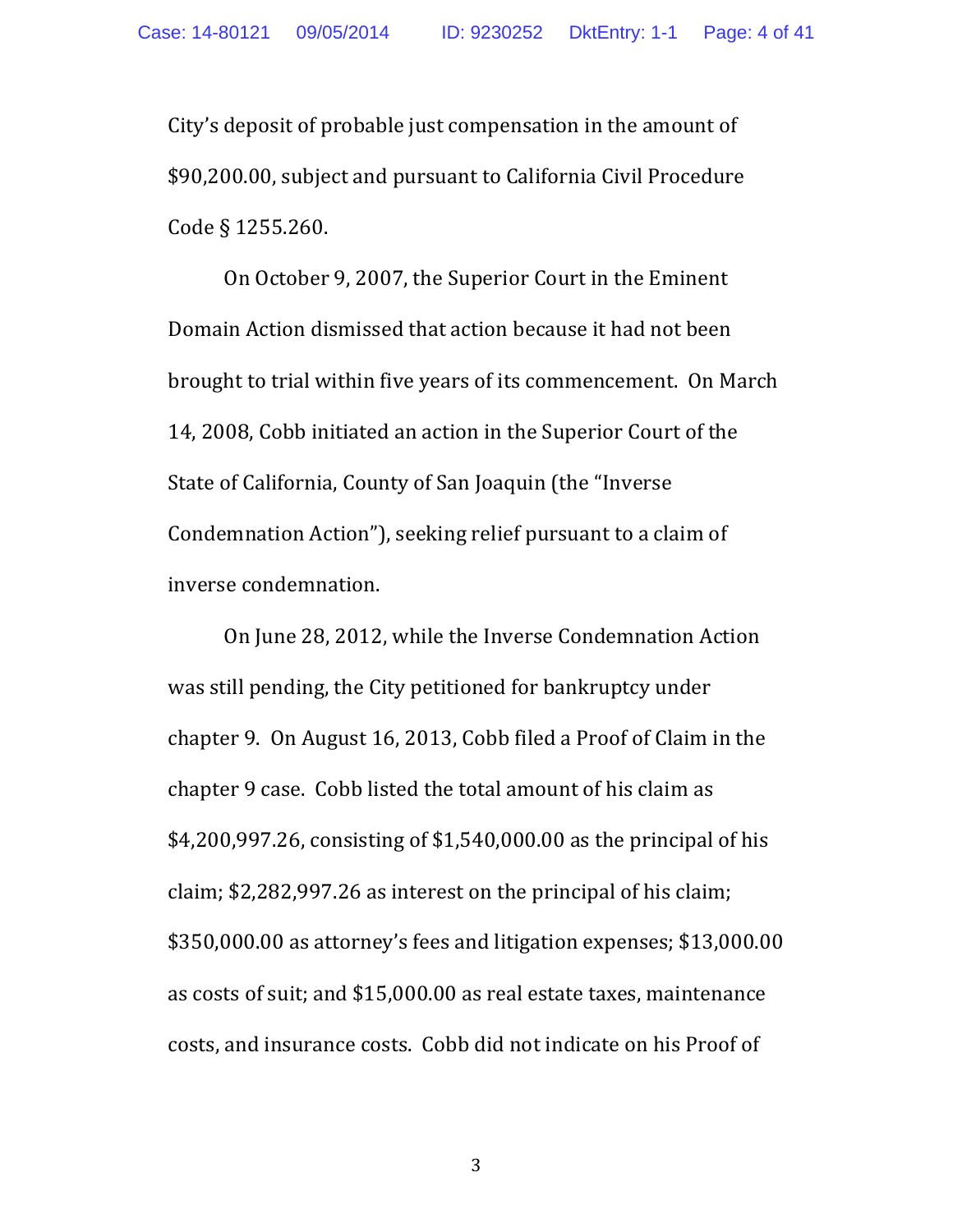Claim that the claim was secured or that the claim was entitled to priority under 11 U.S.C.  $\S 507(a)$ .

On November 15, 2013, the City filed the First Amended Plan for the Adjustment of Debts of City of Stockton, California. The City designated 19 classes of claims. Cobb's claim was included in Class 12 as a General Unsecured Claim. On February 3, 2014, the City filed its Memorandum of Law in Support of Confirmation of the First Amended Plan. On February 11, 2014, Cobb filed the Objection of Creditor Michael A. Cobb to Plan and Confirmation Thereof. Cobb objected on the ground that treating his claim as a general unsecured claim violates the Takings Clause of the Fifth and Fourteenth Amendments of the U.S. Constitution.

On May 7, 2014, the bankruptcy court overruled Cobb's objection.

Pursuant to Federal Rule of Bankruptcy Procedure  $8001(f)(5)$  and Federal Rule of Appellate Procedure  $5(b)(1)(E)(i)$ , attached hereto as Exhibit A is a copy of the order, decree, or judgment complained of and any related opinion or memorandum (transcript of decision stated at hearing).

On May 21, 2014, Cobb filed a notice of appeal with the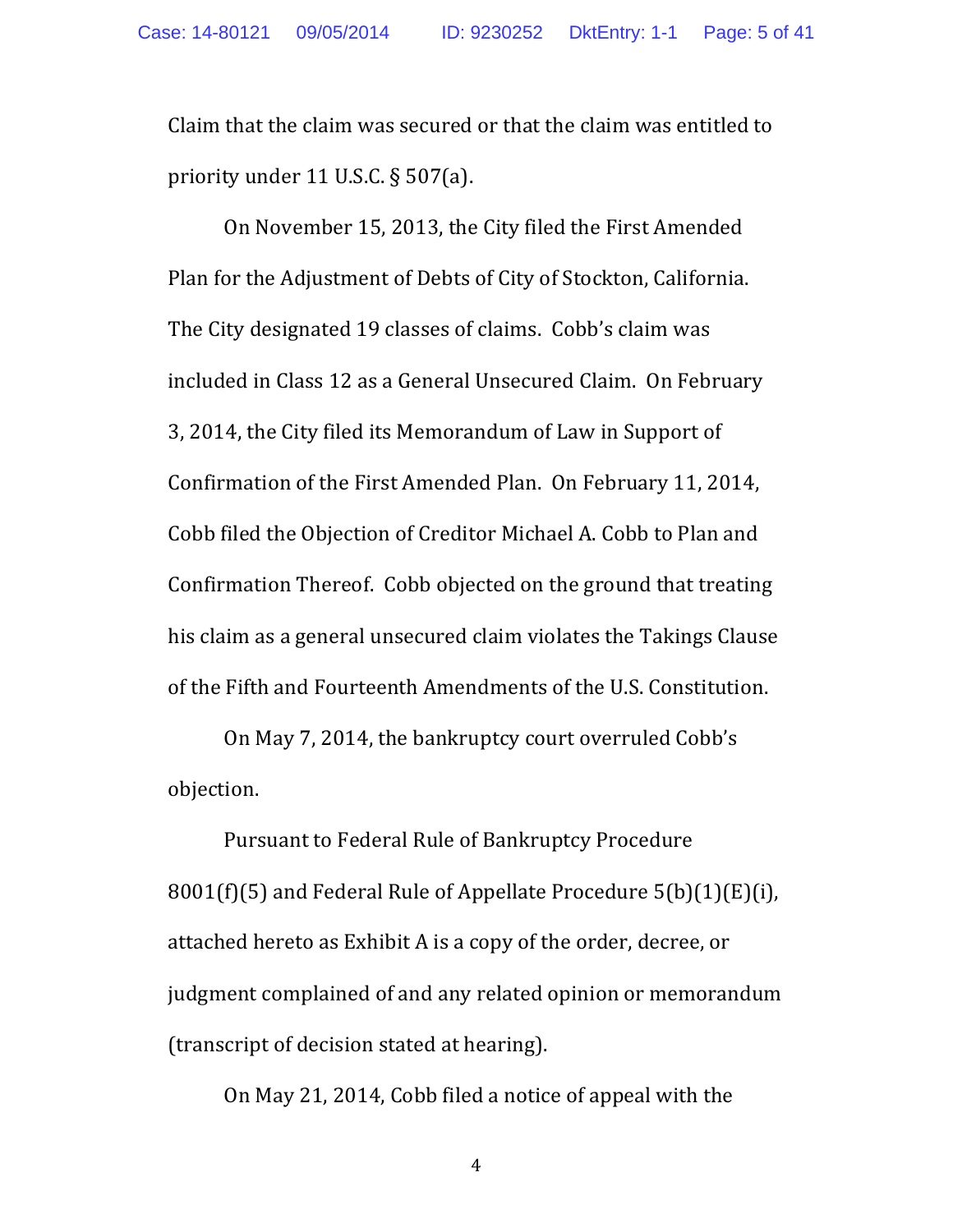bankruptcy court and a statement of election to have the appeal heard by the United States District Court for the Eastern District of California.

On June 3, 2014, pursuant to 28 U.S.C.  $\S$  158(d) and Federal Rule of Bankruptcy Procedure 8001(f), Cobb and the City of Stockton, constituting a majority (all) of the appellants and appellees regarding the issue raised by and decided adversely against Cobb, jointly certified to the bankruptcy court that a circumstance specified in 28 U.S.C  $\S$  158(d)(2)(A)(i) – (iii) existed, namely that, the "the judgment, order, or decree involve[d] a question of law as to which there is no controlling decision of the court of appeals for the circuit or of the Supreme Court of the United States."

On July 15, 2014, after the appeal was docketed with the United States District Court for the Eastern District of California, Cobb and the City of Stockton, continuing to constitute a majority (all) of the appellants and appellees regarding the issue raised by and decided adversely against Cobb, renewed the joint certification before the district court that a circumstance specified in 28 U.S.C  $\S$  158(d)(2)(A)(i) – (iii) existed, namely that, the "the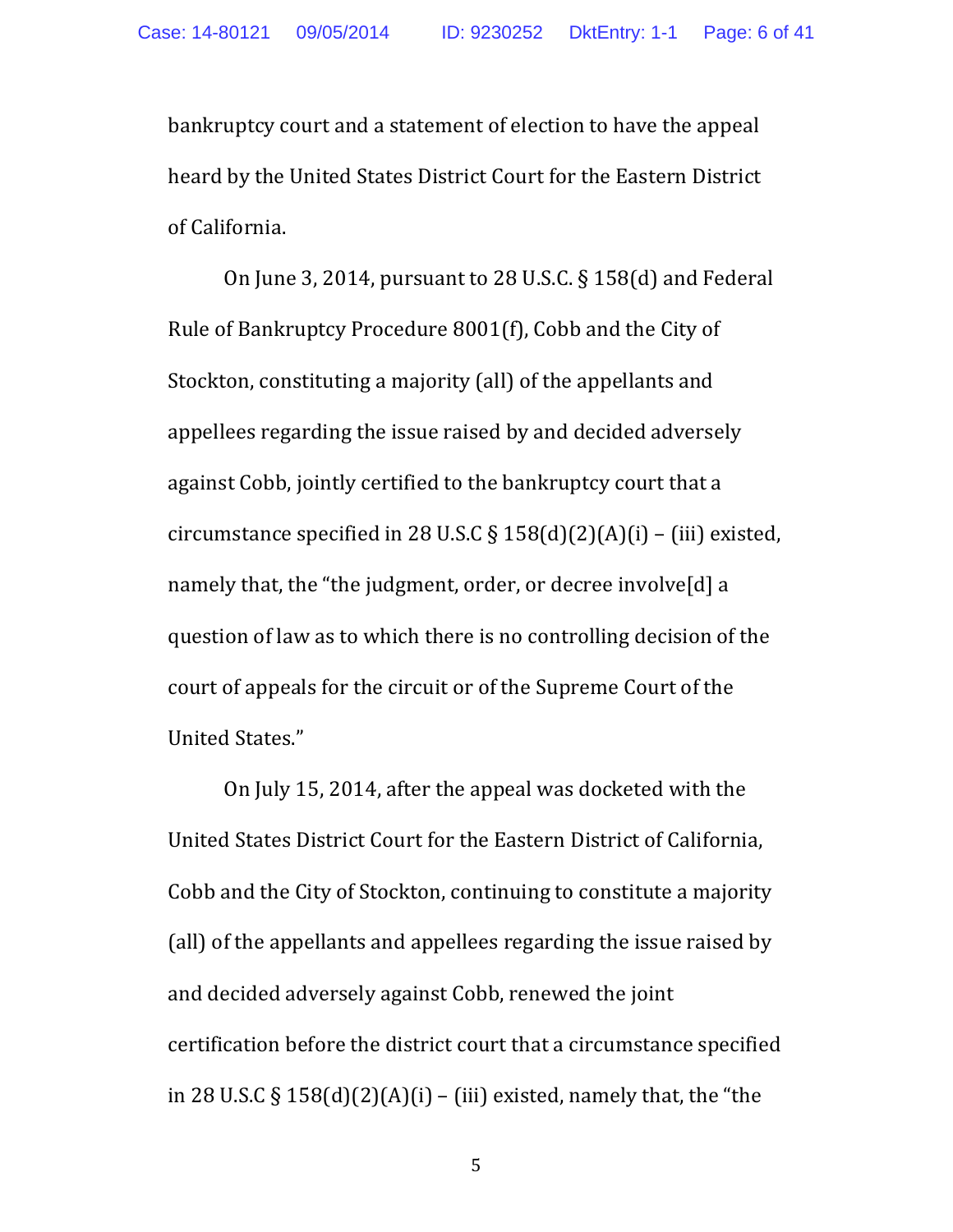judgment, order, or decree involve[d] a question of law as to which there is no controlling decision of the court of appeals for the circuit or of the Supreme Court of the United States."

By order dated August 6, 2014, and filed August 7, 2014, the district court certified this appeal to this Court. Pursuant to Federal Rule of Bankruptcy Procedure 8001(f)(5) and Federal Rule of Appellate Procedure  $5(b)(1)(E)(ii)$ , attached hereto as Exhibit  $\overline{B}$  is a copy of the order stating the district court's finding that the necessary conditions are met for a direct appeal to be considered.

3. Pursuant to Federal Rule of Appellate Procedure  $5(b)(1)(B)$ , the question itself may be appropriately phrased as whether a bankruptcy claimant asserting a right to payment arising from a state law inverse condemnation action may be treated under a municipal organization bankruptcy plan as a general unsecured creditor consistent with the Takings Clause of the Fifth and Fourteenth Amendments.

4. Pursuant to Federal Rule of Appellate Procedure  $5(b)(1)(C)$ , the relief sought under this petition is for this Court to grant permission to Cobb for a direct appeal of the bankruptcy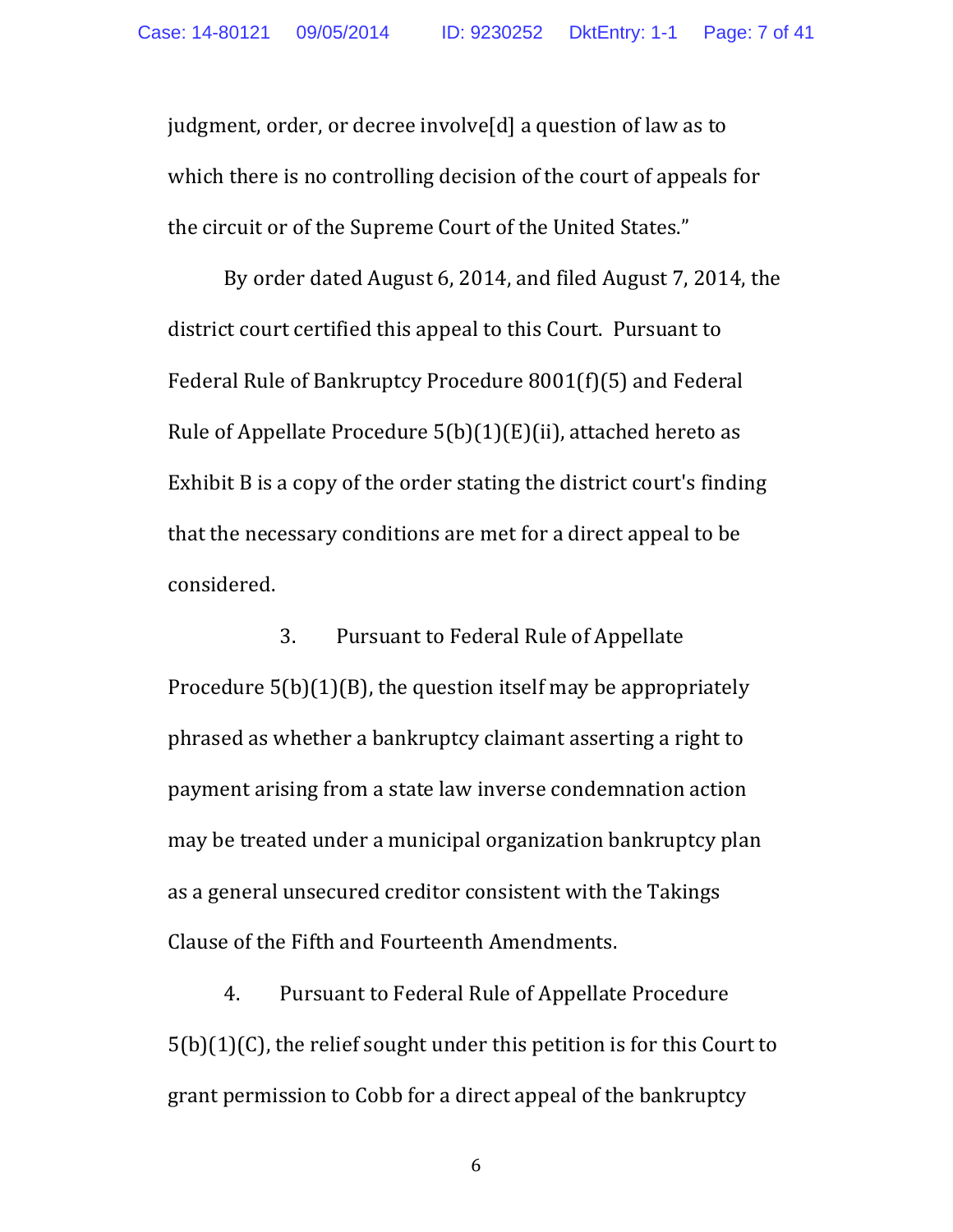court's order overruling his objection contending that as an inverse condemnation claimant he must be separately classified in the City of Stockton's bankruptcy claim and be paid "just" compensation" under the state and federal constitutions rather than as a general unsecured creditor " subject to a ratable distribution. The ultimate relief sought by Cobb at the appellate level is reversal of that order and a remand requiring the City of Stockton to amend its bankruptcy plan to separately classify Cobb as an inverse condemnation claimant to be paid "just" compensation" under the state and federal constitutions or to have the bankruptcy case dismissed if its fails to do so.

5. Pursuant to Federal Rule of Appellate Procedure  $5(b)(1)(D)$ , the reasons why the appeal should be allowed generally include that the order of the bankruptcy court appealed from involves important constitutional issues of apparent first impression concerning the interplay between the ability of the bankruptcy laws to adjust the debts of a municipal debtor, on the one hand, and the requirement that no governmental authority make take private property without payment of just compensation, on the other hand, and that the direct appeal of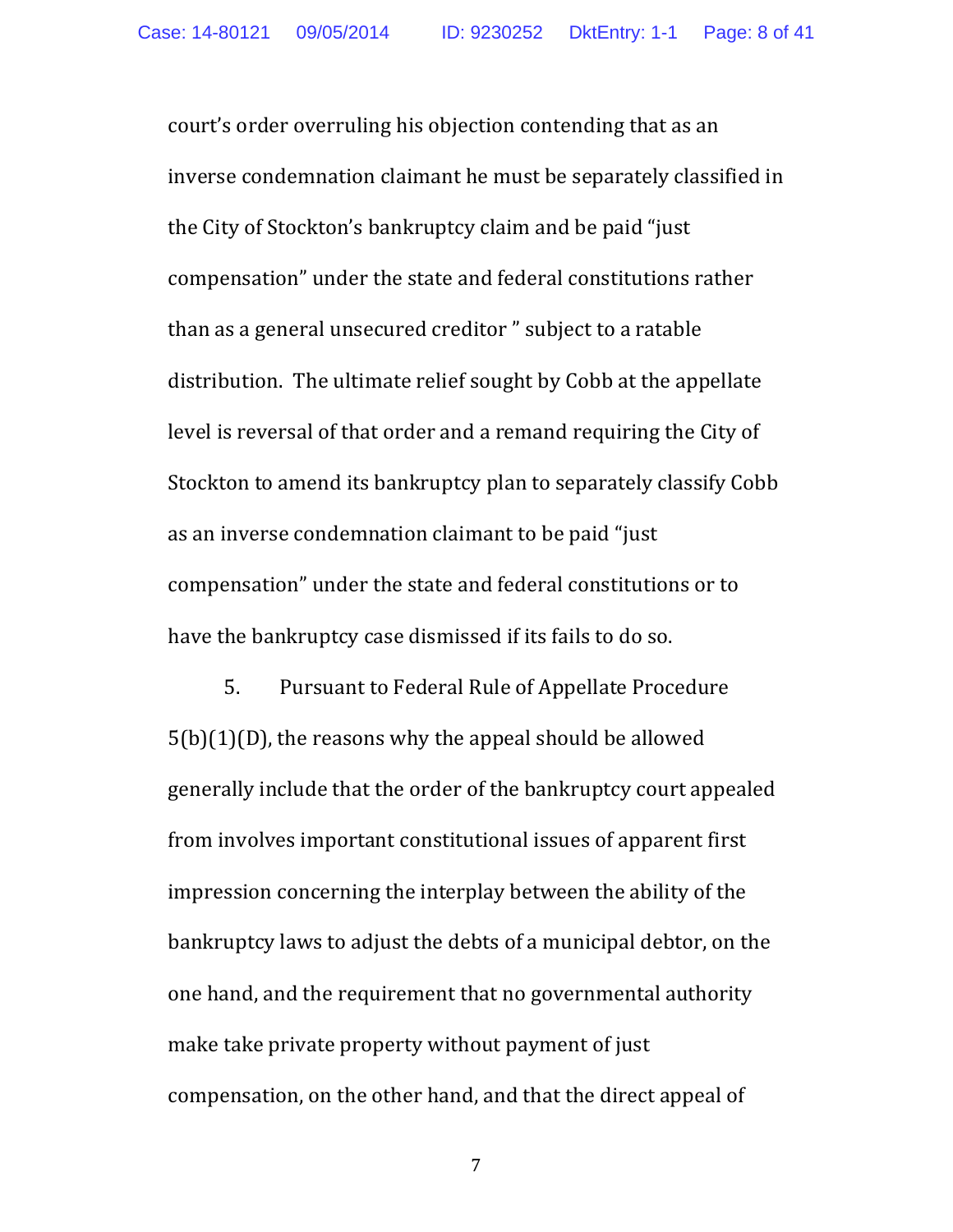these issues would materially advance the progress of the case or proceeding in which the appeal is taken due to the necessity of the City of Stockton to proceed with a bankruptcy plan of adjustment free from the uncertainty attendant to whether the appropriate classification to an inverse condemnation claimant in such a plan has been made. These reasons are discussed in further detail as follows:

A. The issues on appeal involve a question of law as to which there is no controlling decision of this (or any other) Court of **Appeals or of the United States Supreme Court and involve a matter of public importance.**

This appeal directly confronts the question of whether Congress' power to make bankruptcy laws (U.S. Const., Art. I, Sect. 8, Clause 4 [Congress may "establish . . . uniform laws on the subject of Bankruptcies throughout the United States"]) permits a municipality proceeding under Chapter 9 of the Bankruptcy Code to make provision in its plan of adjustment of debts to pay inverse condemnation claimants something less than "just compensation," which compensation would otherwise be required outside of bankruptcy (U.S. Const., Fifth Amend. ["nor shall private property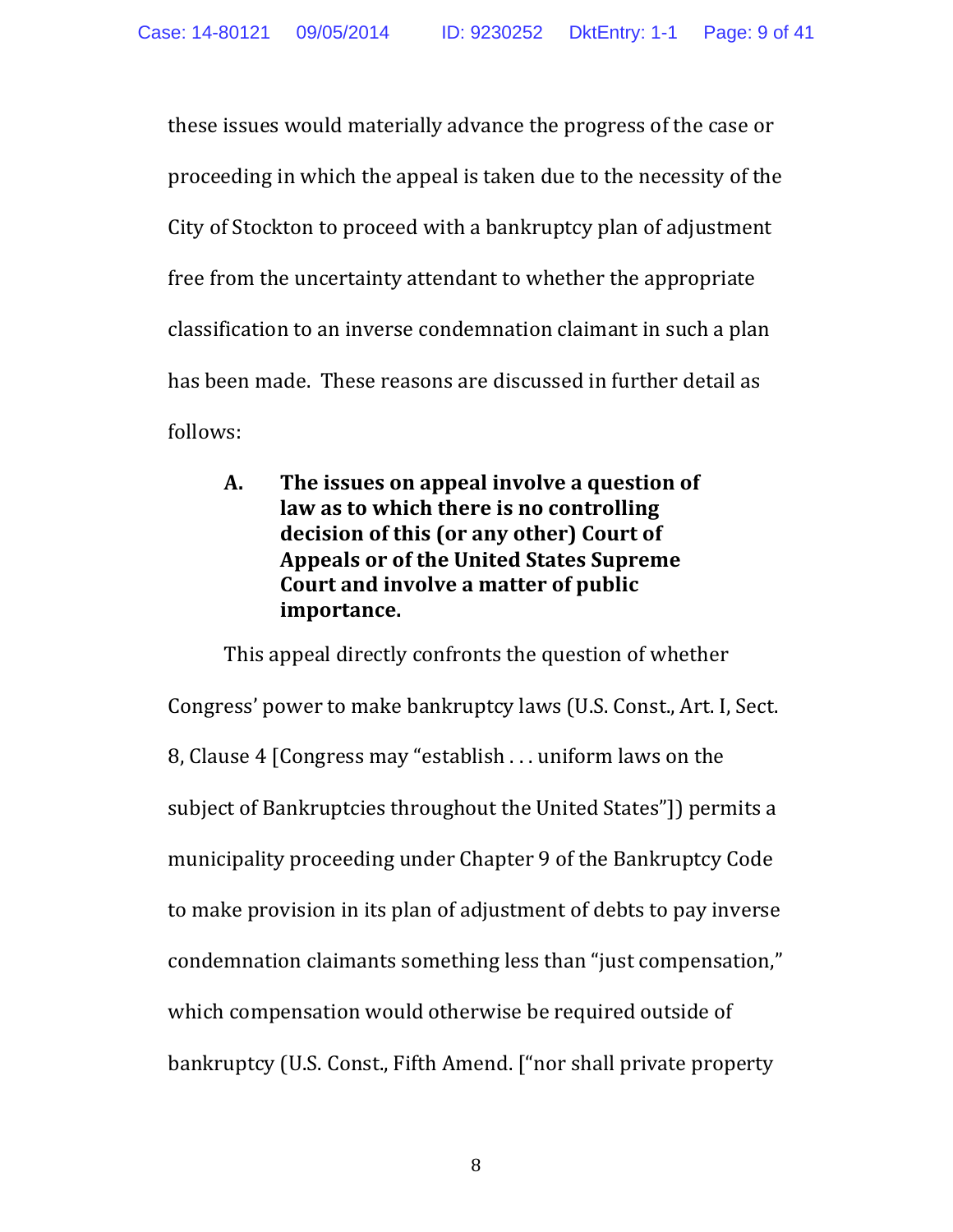be taken for public use, without just compensation"]). Neither the appellant Cobb, nor the City of Stockton, were able to locate and present to the bankruptcy court any controlling decision of the Supreme Court or of any circuit Court of Appeals that addressed this issue at all. With the Chapter 9 provisions of the Bankruptcy Code dealing solely with the adjustment of debts of a municipality having been rarely invoked, yet now becoming significantly prevalent (e.g., City of Vallejo, City of San Bernardino, City of Stockton, and the largest of all, the City of Detroit), this issue is one of importance to the public at large and has no direct precedents really at any level to guide the lower courts.

There have been several Supreme Court cases that have made somewhat sweeping statements potentially protecting a creditor such as Cobb, stating such things as "The bankruptcy" power, like the other great substantive powers of Congress, is subject to the Fifth Amendment" (*Louisville Joint Stock Land Bank* v. Radford, 295 U.S. 555, 55 S.Ct., 854, 863 (1935)) and that Congress' constitutional bankruptcy power "is subject to the Fifth Amendment's prohibition against taking private property without compensation" (*U.S. v. Security Indus. Bank*, 459 U.S. 70, 75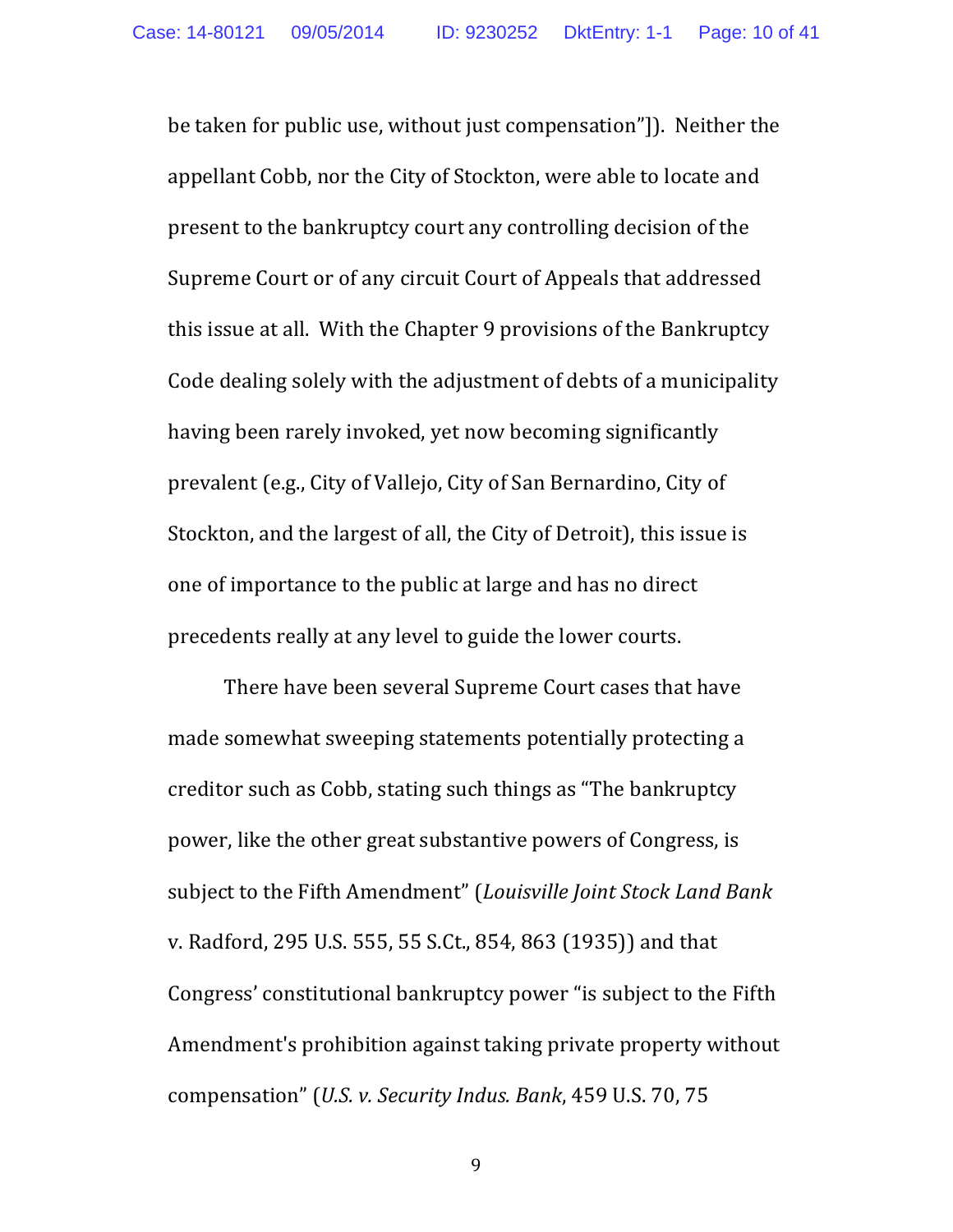$(1982)$ , but in those cases no municipality nor any condemnation or inverse condemnation claims were involved. However, the effect of the bankruptcy laws on a creditor who holds a claim that the debtor municipality took his property without payment of just compensation for it has never been dealt with in any case that the petitioner has been able to locate. Indeed, in this case, the bankruptcy court found that the Fifth Amendment *does not* require Cobb to be paid just compensation, despite the broad pronouncements set forth above.

This Court has authorized direct appeals where the matter met either or both of the question-of-law-as-to-which-there-is-nocontrolling-decision factor or the involves-a-matter-of-publicimportance factor under  $28$  U.S.C. §  $158(d)(2)(A)(i)$ . (See, e.g., *Blausey v. U.S. Trustee,* 552 F.3d 1124, 1128 (9th Cir. 2009).) That the dispute (like here) involved a matter of first impression has also been cited as a basis for authorizing a direct appeal. (*Egebjerg v. Anderson (In re Egebjerg)*, 574 F.3d 1045, 1047 (9th Cir. 2009).)

The Fifth Circuit has also noted with respect to 28 U.S.C.  $\S$ 158 that "[t]he twin purposes of the provision were to expedite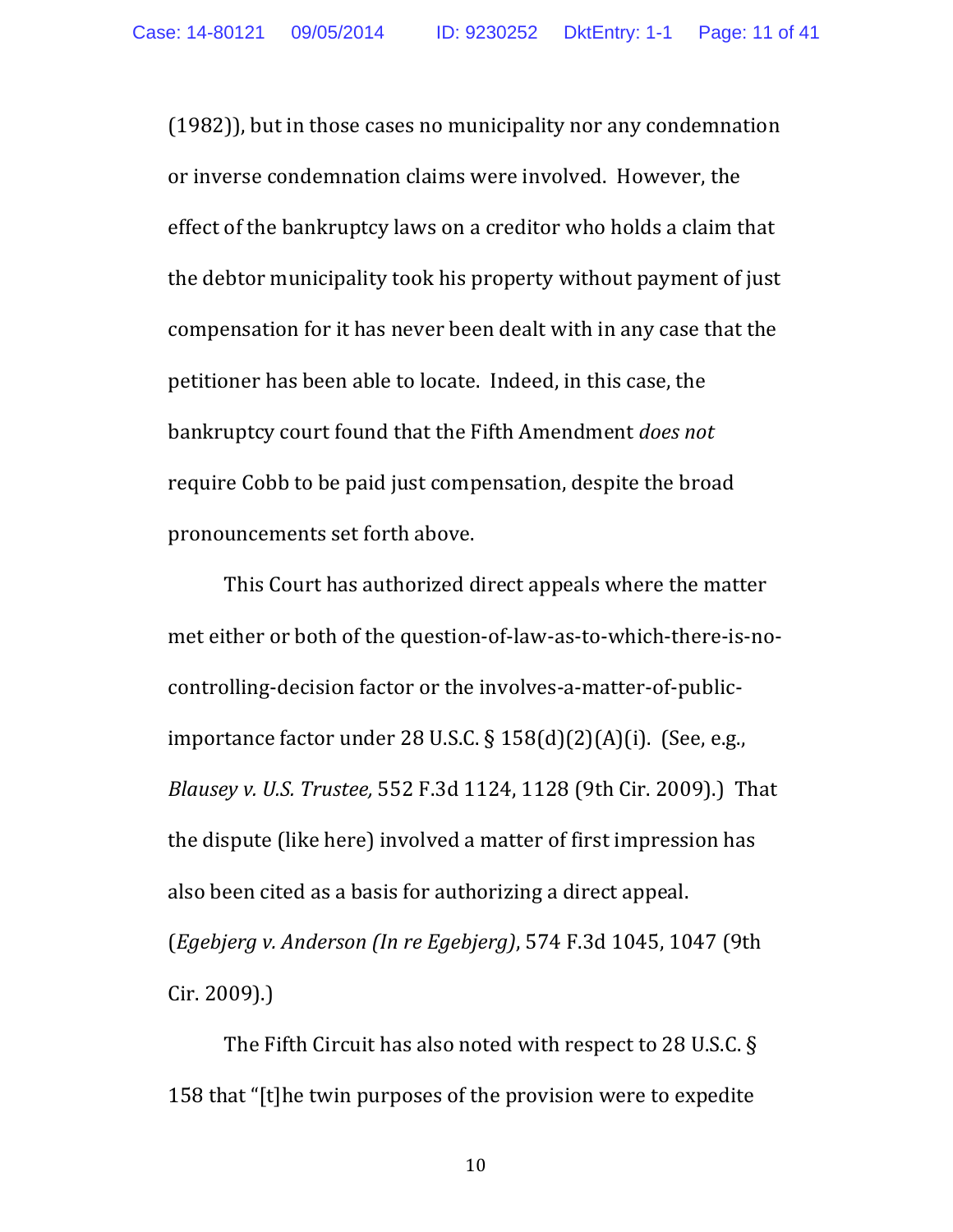appeals in significant cases and to generate binding appellate precedent in bankruptcy, whose case law has been plagued by indeterminacy." (*In re Pac. Lumber*, 584 F.3d 229, 241-242 (5th Cir. 2009).) When the statute was proposed by the House of Representatives, the committee report stated its recommendation that the Court of Appeal take up direct appeals where the certification circumstances exist. (See H.R. Rep. 109-31, at p. 148) (House Judiciary Committee Report by Rep. Sensenbrenner) (April 18, 2005) [stating that "[t]he courts of appeals are encouraged to authorize direct appeals in these circumstances [where grounds for certification exist]"].]

Accordingly, because this appeal presents issues of first impression that involve significant questions important to municipality debtors and to their creditors, petitioner seeks for this Court to authorize a direct appeal to it to settle these questions for which no precedents exist and which involve significant issues of public importance.

**B.** A direct appeal to this Court would **materially advance the progress of the case** or proceeding by reducing delay associated with a two-level appeal and enable the City of Stockton to have certainty with respect to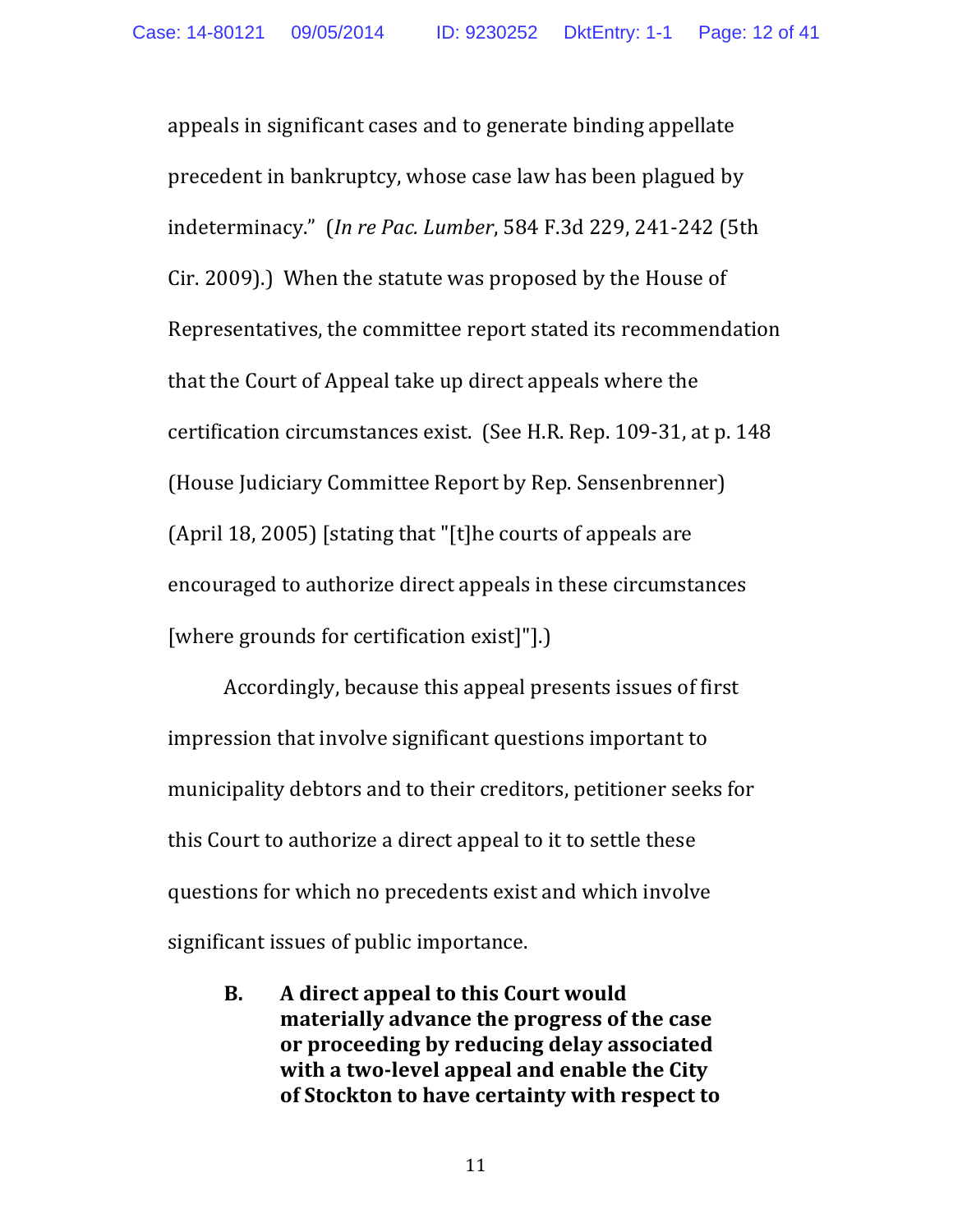**its plan of adjustment and enable Cobb to have protection against a possible equitable mootness determination made as to his constitutional claim.**

This appeal arises from bankruptcy court proceedings. By their very nature, bankruptcy cases must progress with some speed so as to enable the debtor to deal with its debts and move toward a "fresh start." (See Barbara B. Crabb, *In Defense of Direct Appeals: A Further Reply to Professor Chemerinsky*, 71 AM. BANKR. L.J. 137, 144 (1997) ["Bankruptcy matters proceed at a pace entirely different from most of the litigation that comes before district courts. Many of the questions that arise must be dealt with immediately if the ongoing businesses are to be kept operating."].) Further, an appeal under section  $158(d)$  "does not stay any proceeding of the bankruptcy court, the district court, or the bankruptcy appellate panel from which the appeal is taken, unless the respective  $\lceil \text{court} \rceil$ ... issues a stay of such proceeding pending the appeal."  $(28 \text{ U.S.C.} \S 158(d)(2)(D))$ .

Here, the creditor Cobb, having suffered an adverse ruling that his claims for inverse condemnation may be treated as general unsecured debts subject to a ratable distribution instead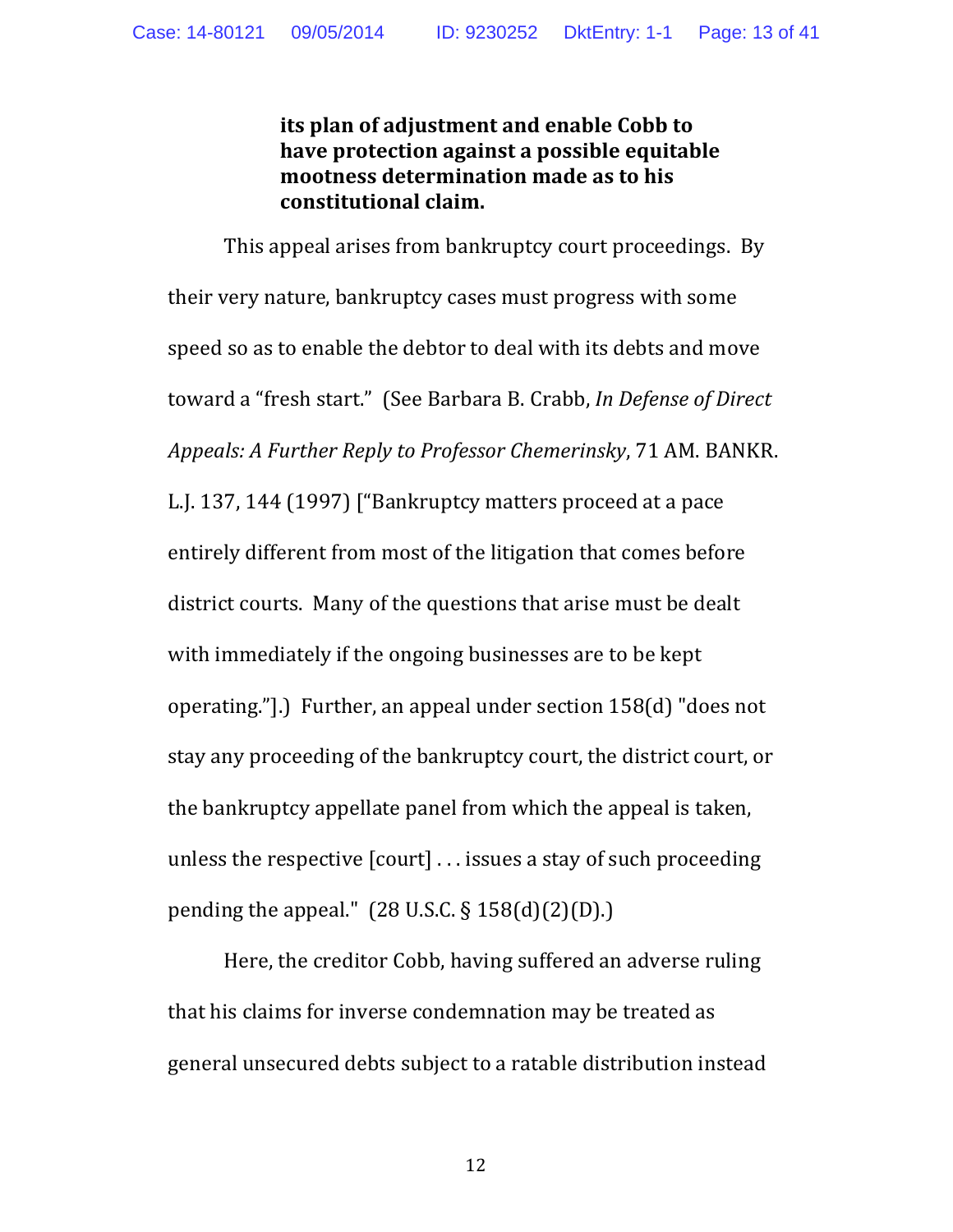of mandatory payment of "just compensation," needs to avoid a lengthy (possibly two-step) appeal process where the debtor City of Stockton continues to seek confirmation of its plan of adjustment that treats inverse condemnation claimants no differently from general unsecured creditors. So too, the City of Stockton also needs to avoid a lengthy (possibly two-step) appeal process where the legal foundation for a confirmed plan of adjustment may be called into question.

The doctrine of "equitable mootness" becomes thus implicated by this appeal, where the bankruptcy court order, even if erroneous and depriving Cobb of his constitutional rights, might be upheld simply because the City of Stockton had proceeded under a confirmed bankruptcy plan of adjustment (even if erroneously permitting inverse condemnation claimants to be lumped in with all general unsecured creditors). The doctrine of equitable mootness allows an appellate court to deny an otherwise legitimate review of an appeal if an order (often a reorganization plan) has progressed to the point where granting relief would be inequitable or impractical. (See, e.g., *Manges v.*) *Seattle-First Nat'l Bank (In re Manges)*, 29 F.3d 1034, 1038-39 (5th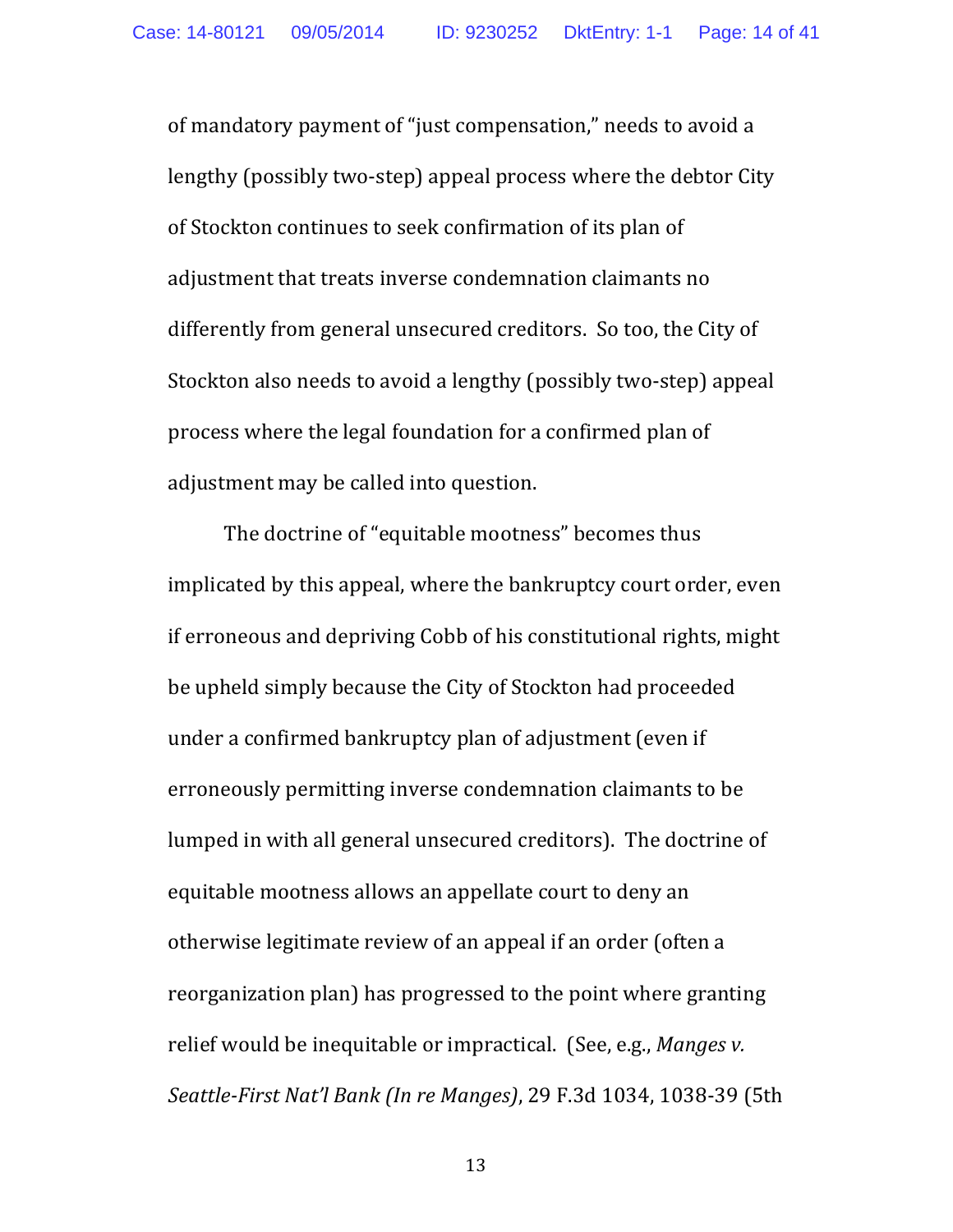Cir. 1994) ["In [bankruptcy proceedings], 'mootness' is not an Article III inquiry as to whether a live controversy is presented; rather, it is a recognition by the appellate courts that there is a point beyond which they cannot order fundamental changes in reorganization actions."]; see also Ryan M. Murphy, *Equitable Mootness Should Be Used as a Scalpel Rather than an Axe in Bankruptcy Appeals*, 19 NORTON J. BANKR. L. & PRAC. 33, 45-46  $(2010)$  ["The equitable mootness doctrine constitutes a judicial anomaly in that it permits a federal court to voluntary [sic] refrain from exercising jurisdiction over an appeal that is indisputably ripe for adjudication simply on the ground that granting relief would be 'inequitable.'"].) Under the doctrine, if actions take place during the appeal that preclude the appellate court from providing the party with the requested relief, the appeal may be deemed moot and effectively extinguish a party's (particularly a bankruptcy creditor's) right to appellate review. (Cf. *In re Continental Airlines,* 91 F.3d 553, 567 (3d Cir. 1996) (Alito, J., dissenting), describing equitable mootness as "permitting federal district courts and courts of appeals to refuse to entertain the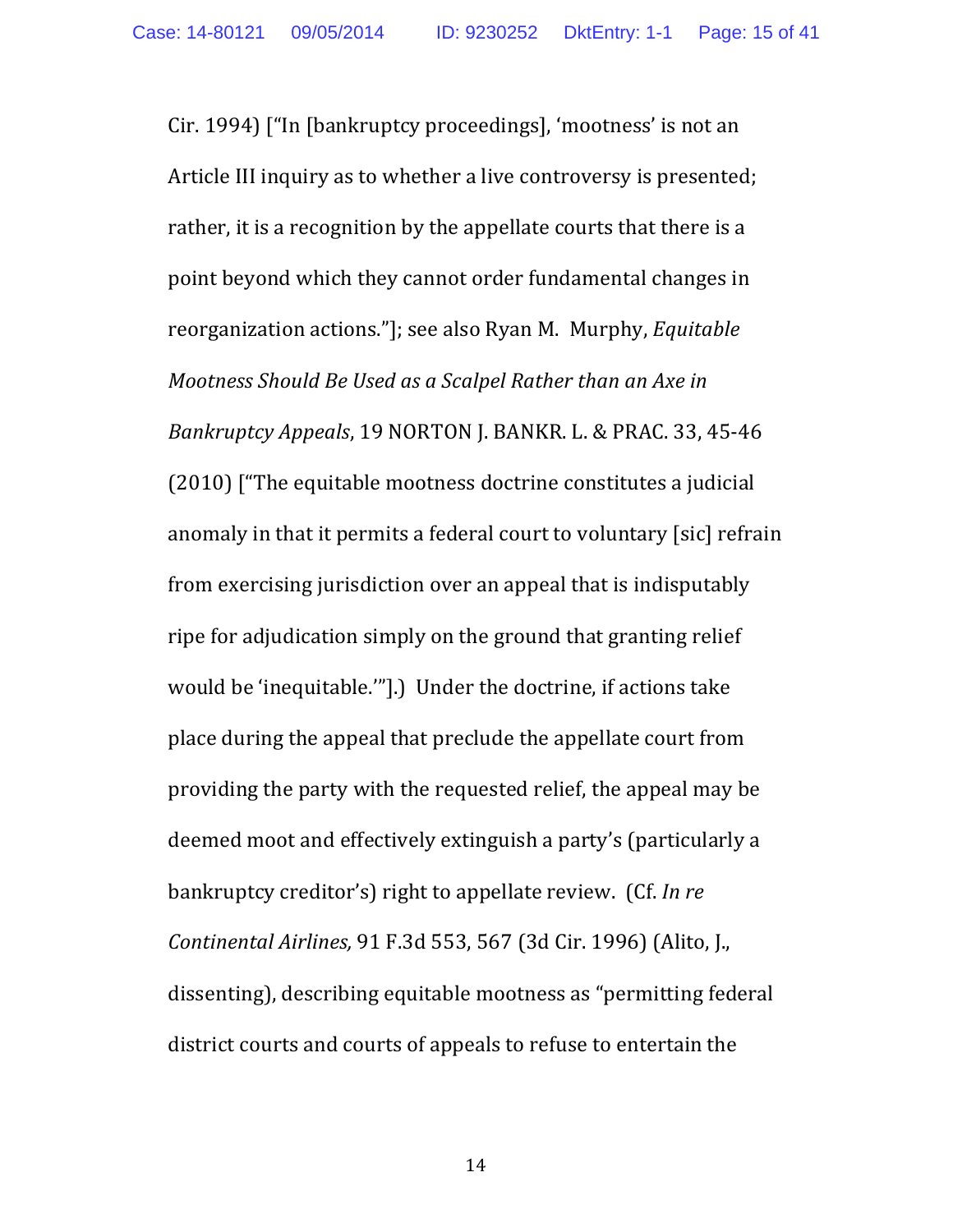merits of live bankruptcy appeals over which they indisputably possess statutory jurisdiction and in which they can plainly provide relief.")

Where the bankruptcy case of the City of Stockton remains moving forward, and a plan of adjustment presented and subject already to a confirmation trial, it is necessary in order to protect claims of constitutional and public importance to be addressed at the earliest stage and by an appellate court whose decision is not subject to further appeals as a matter of right. Petitioner urges that an appeal as here presented is entirely suitable for a direct appeal by this Court and is within the intention of Congress in enacting 28 U.S.C. § 158. (See Don Beskrone & Ricardo Palacio, *Interlocutory Direct Appeals Under BAPCPA: Questionable Role of the Bankruptcy Court, AM. BANKR. INST. J., July–Aug. 2007, at p.* 10 I The legislative intent behind the new statute, embodied in 28 U.S.C.  $\S$  158(d)(2), was to facilitate the efficient resolution of bankruptcy appeals and reduce attendant cost and delay.") Moreover, the question presented in this appeal is starkly legal in nature, dependent only on agreed facts that the parties jointly presented to the bankruptcy court, and may be resolved by this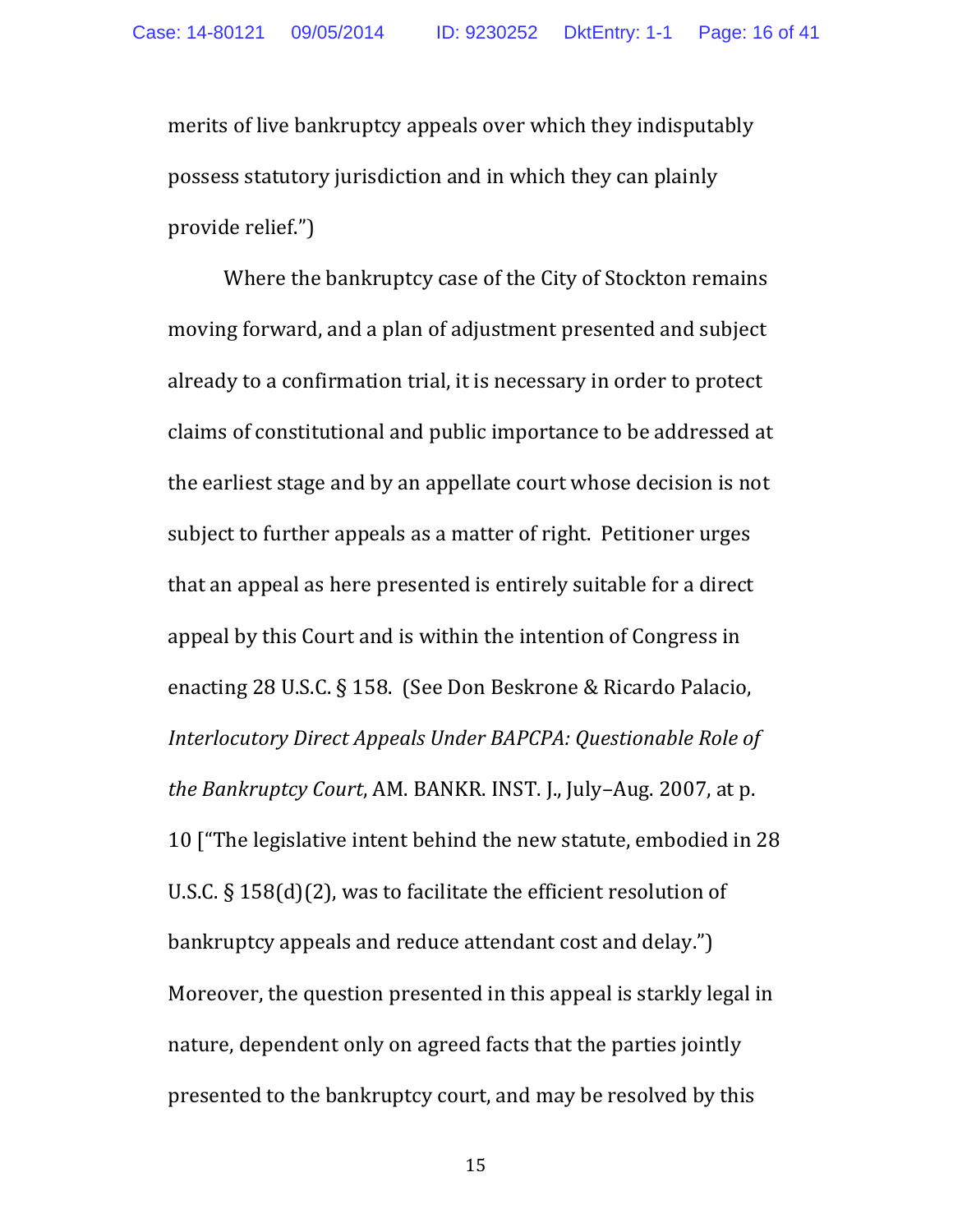Court's legal analysis of the limits, if any, on the bankruptcy power in the face of a citizen's claim that the debtor municipality took his property without just compensation. This limited, yet undoubtedly important issue, makes this Court's direct handling and decision of the appeal appropriate. (E.g., *Weber v. United States Trustee* 484 F.3d 154, 158 (2d Cir. 2007) ["When a discrete, controlling question of law is at stake, we may be able to settle the matter relatively promptly."].

Because of the risk to Cobb that the constitutional issue raised by this appeal could be rendered moot, and the risk to the City of Stockton that its bankruptcy plan might be constitutionally defective, and given that the narrow question presented is one that may be expeditiously determined by this high-level appellate Court, petitioner submits that a direct appeal ought to be authorized.

6. Also pursuant to Federal Rule of Appellate Procedure  $5(b)(1)(D)$ , the reasons why the appeal is authorized by a statute or rule is that 28 U.S.C. § 158(d) and Rule  $8001(f)$  of the Federal Rules of Bankruptcy Procedure each authorize a direct appeal of an order of a bankruptcy court.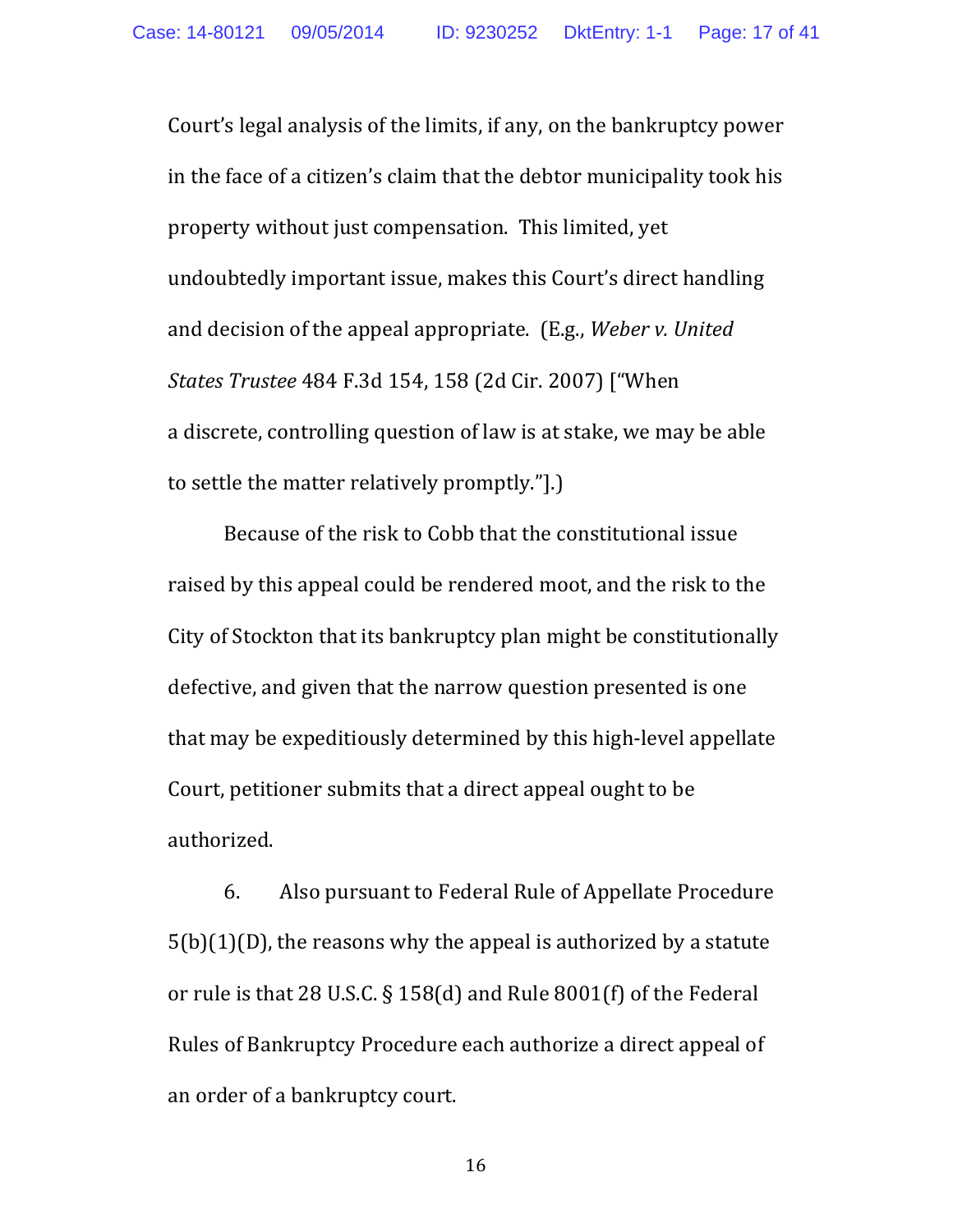7. For the reasons set forth above, petitioner seeks for

this Court to authorize a direct appeal in this matter.

Dated: September 4, 2014

Respectfully submitted,

**ATHERTON & DOZIER** SAAtl

Bradford<sub>J.</sub> Dozier Counsel for Objector and Appellant MICHAEL A. COBB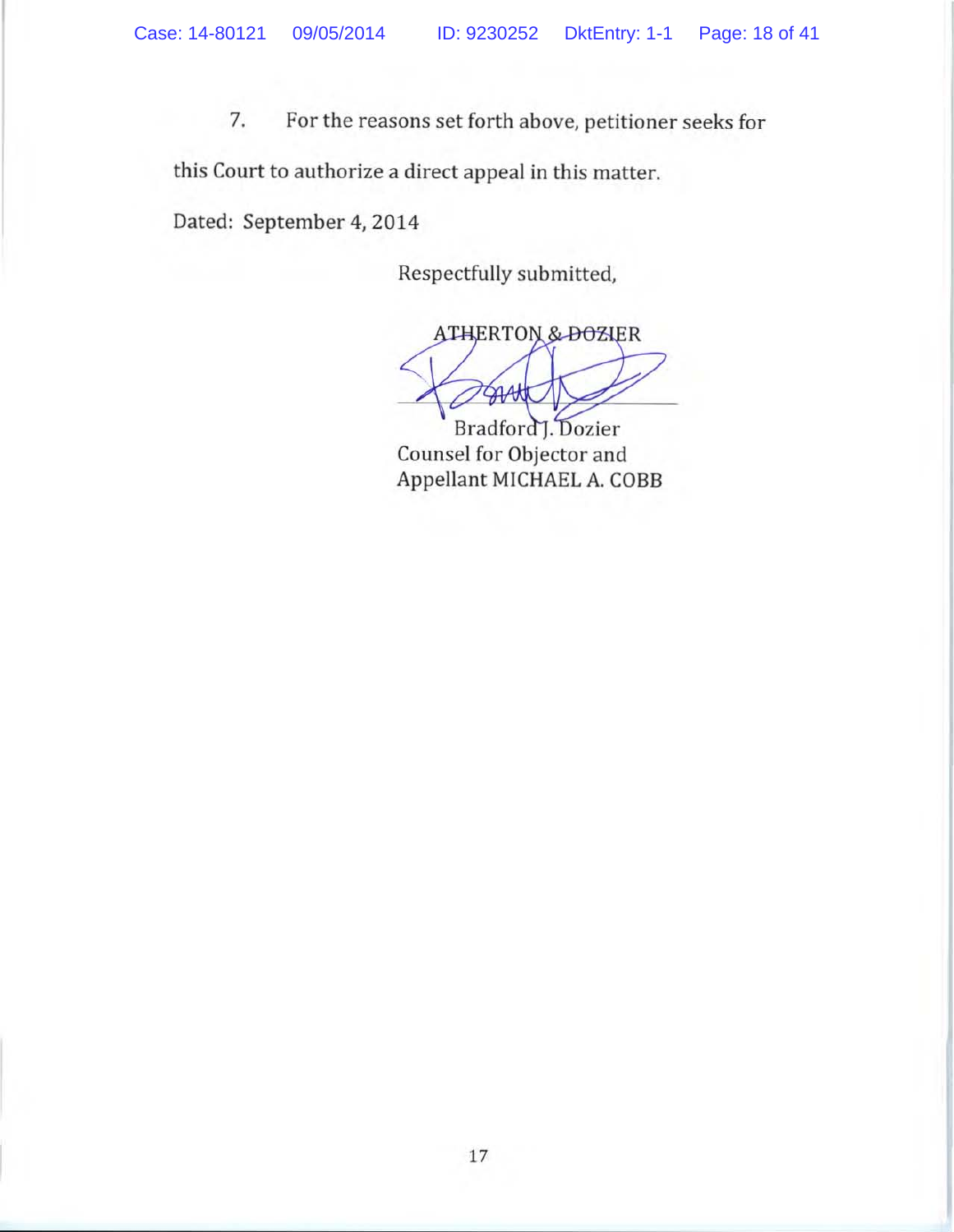Case: 14-80121 09/05/2014 ID: 9230252 DktEntry: 1-1 Page: 19 of 41

# Exhibit A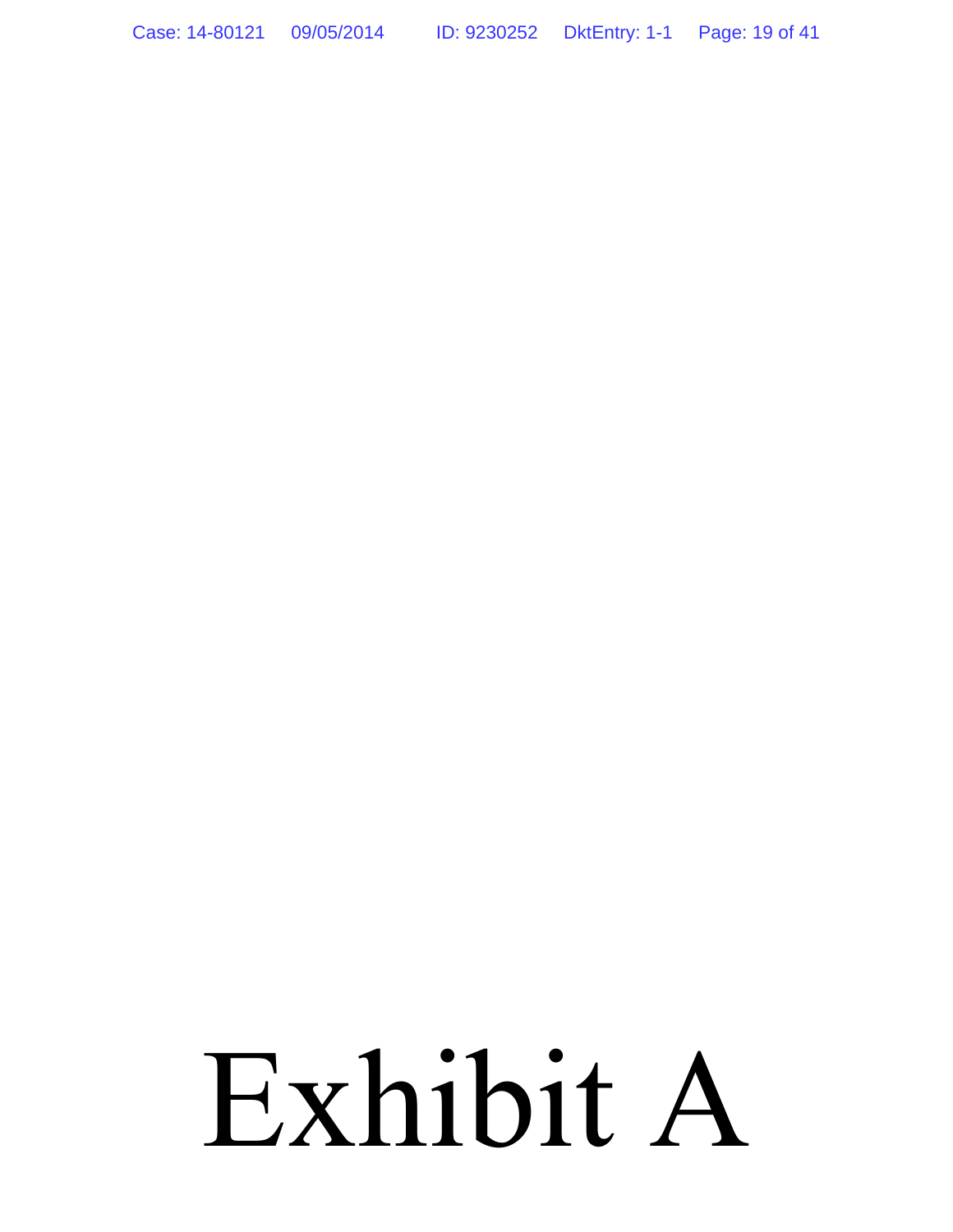1

 $\overline{2}$ 

3

4

5

6

 $\overline{7}$ 

8

9

10

11

12

13

14

15

16

17

18

19

20

21

22

23

24

25

26

27

28

In re:



## UNITED STATES BANKRUPTCY COURT

EASTERN DISTRICT OF CALIFORNIA

Case No. 12-32118-C-9

CITY OF STOCKTON, CALIFORNIA,

#### ORDER OVERRULING OBJECTION TO CONFIRMATION OF PLAN OF ADJUSTMENT

Debtor(s).

Findings of fact and conclusions of law having been stated orally on the record in which this court chronicled the history of the condemnation and inverse condemnation actions that formed the basis of Michael Cobb's claims and noting that the decision of the California Court of Appeal regarding statute of limitations for the inverse condemnation action filed in 2007 by Michael Cobb (Cobb v. City of Stockton, 192 Cal. App. 4th 65, 120 Cal. Rptr. 3d 389, Cal. App. 3 Dist., January 26, 2011), dealt with only a narrow statute of limitations question that did not foreclose such other defenses as laches against Michael Cobb for having done nothing to pursue his claim for greater compensation, which was all that remained (pursuant to California Code of Civil Procedure § 1255.260) after he withdrew in November 2000 the \$90,200 that the City had deposited in the state treasury as probable compensation, and that continues to restrict his remedies even after the initial condemnation action was dismissed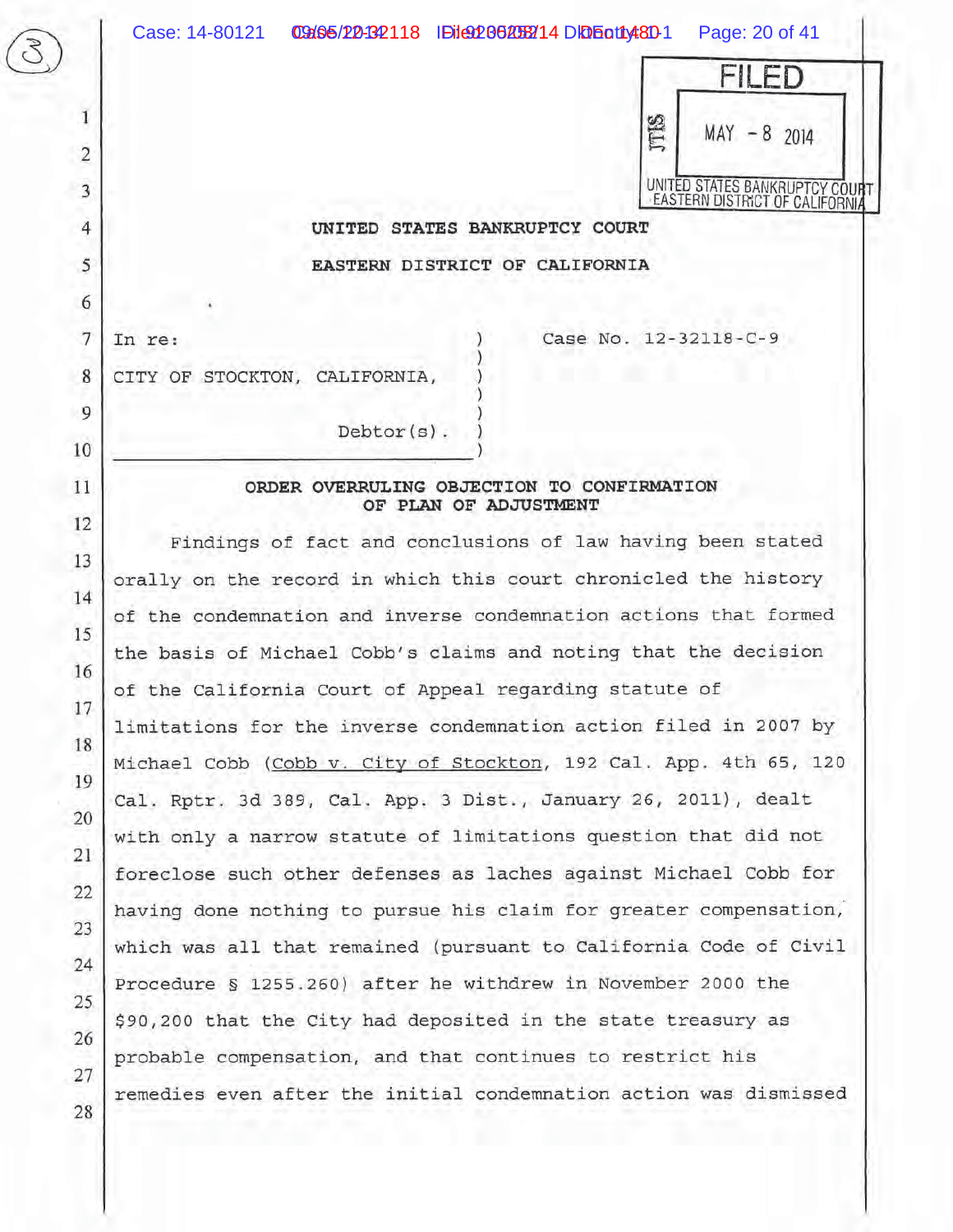$\mathbf{1}$ in 2007 on account of inaction (the majority of which inaction is  $\overline{2}$ ascribed to Michael Cobb who had the burden of going forward after withdrawing the deposit) and for the other reasons  $\overline{3}$  $\overline{4}$ explained on the record,

5 IT IS ORDERED that the objection of Michael Cobb to confirmation of the pending plan of adjustment filed by the City 6  $7$ of Stockton on account of his treatment as an unsecured creditor 8 is OVERRULED.

Dated: May 7, 2014.

 $\overline{9}$ 

10

- 11

12

13

14

15

16

17

19

20

21

22

23

24

25

26

 $27\,$ 

28

18

UNITED STATES BANKRUPTCY JUDGE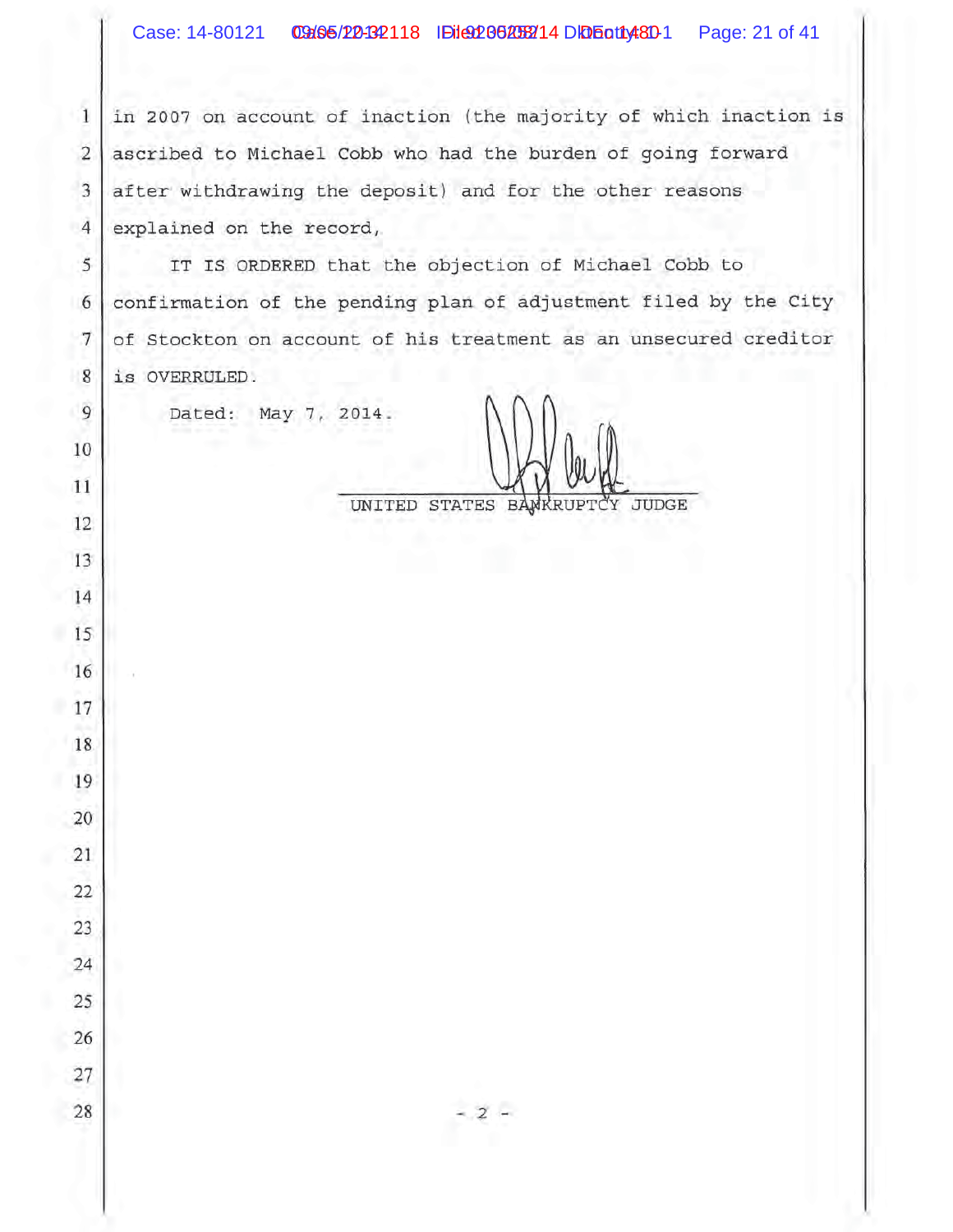1 2 3 4 5 6 7 8 9 10 11 12 13 14 15 16 17 18 19 20 21 22 23 24 25 UNITED STATES BANKRUPTCY COURT EASTERN DISTRICT OF CALIFORNIA  $---000---$ HON. CHRISTOPHER M. KLEIN COURTROOM THIRTY-FIVE DEPARTMENT C In re: CITY OF STOCKTON, CALIFORNIA, Debtor. ) ) ) ) )  $\lambda$ ) ) Bankruptcy No. 12-32118-C-9 **AMENDED TRANSCRIPT** ---o0o--- **REPORTER'S TRANSCRIPT OF PROCEEDINGS held on Wedneday, May 7, 2014 9:30 a.m.**  $---000---$ Reported by: ERIC L. THRONE, CSR No. 7855, RPR, RMR, CRR

### **DIAMOND COURT REPORTERS**

1107 Second Street, Suite 210 Sacramento, California 95814 (916) 498-9288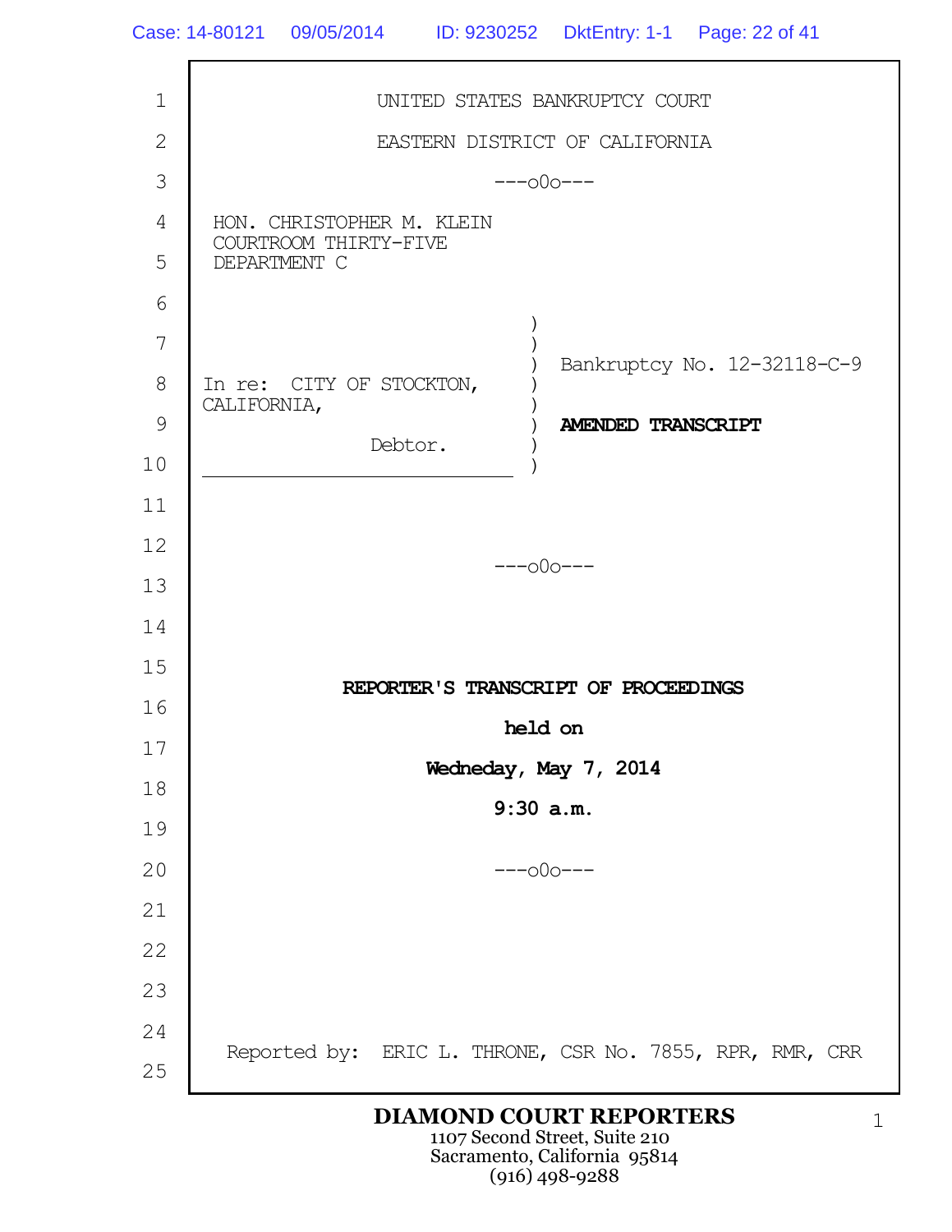| $\mathbf 1$    | APPEARANCES:                                                              |
|----------------|---------------------------------------------------------------------------|
| $\overline{2}$ | For the City of Stockton:                                                 |
| 3              | ROBERT M. LOEB, Esq.<br>Orrick, Herrington & Sutcliffe LLP                |
| 4              | 1152 Fifteenth Street<br>Washington, DC 20005                             |
| 5              | For Debtor Michael A. Cobb:                                               |
| 6              | BRADFORD J. DOZIER, Esq.                                                  |
| 7              | Atherton & Dozier<br>305 N. El Dorado Street, Suite 301                   |
| 8              | Stockton, California 95202                                                |
| 9              | For Franklin High Yield Tax Free Income Fund and                          |
| 10             | Franklin California High Yield Municipal Fund:                            |
| 11             | JOSHUA D. MORSE, Esq.<br>Jones Day                                        |
| 12             | 555 South Flower Street, 50th Floor<br>Los Angeles, California 90071-2452 |
| 13             |                                                                           |
| 14             | For Wells Fargo Bank:                                                     |
| 15             | ADRIENNE K. WALKER, Esq.<br>Mintz, Levin, Cohn, Ferris, Glovsky & Popeo   |
| 16             | One Financial Center<br>Boston, Massachusetts 02111                       |
| 17             |                                                                           |
| 18             |                                                                           |
| 19             | $---000---$                                                               |
| 20             |                                                                           |
| 21             |                                                                           |
| 22             |                                                                           |
| 23             |                                                                           |
| 24             |                                                                           |
| 25             |                                                                           |
|                | <b>DIAMOND COURT REPORTERS</b>                                            |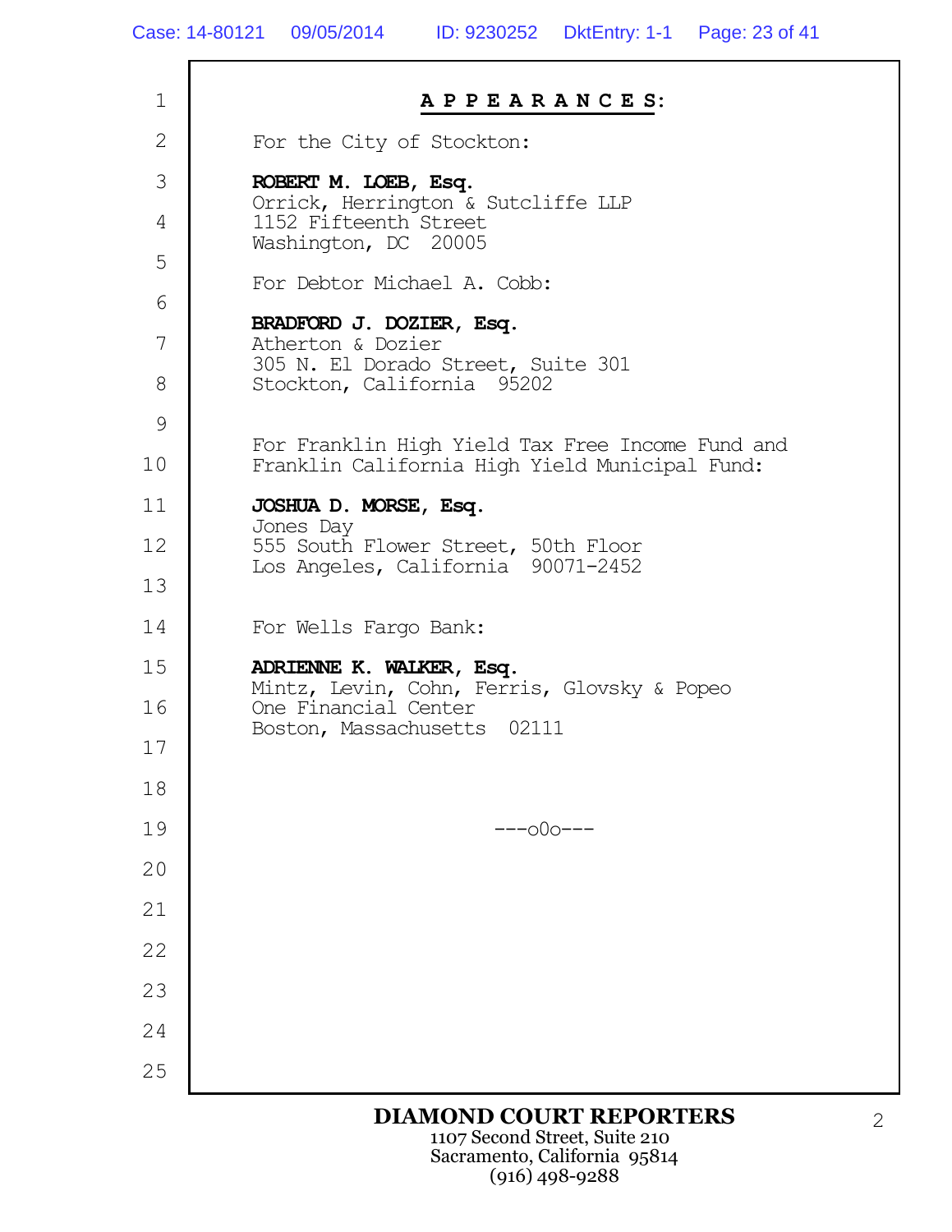1 2 3 4 5 declaratory relief is irrelevant because the relief of obtaining a property back is subsumed by the inverse condemnation claim. So the extent that ejectment was not appealed is nonetheless part of the relief that Mr. Cobb may get in inverse condemnation.

6 7 8 9 10 And we have cited the Frustruck case for that principal, which is a case cited by both sides, which holds that under California law if the full fair market value is not paid, then a judgment may lie to prevent even an intervening public use. So to that extent, it's duplicative.

11 12 13 14 With respect to their argument that even a contract right is determined to be protected by the due process clause, that's true. But there's rafts of cases that say the bankruptcy clause permits adjustment of contract rights.

15 16 17 18 So there's always been a long historical difference between property rights on the one hand and contract rights, one of which is protectable against the bankruptcy clause, one of which is not. And those are our comments.

19 20 21 **THE COURT:** All right. So I'm going to take a couple minute recess. I want to check something and come back and make a ruling.

**MR. DOZIER:** All right.

23 (Recess.)

22

24 25 **THE COURT:** All right. These are my findings of fact and conclusions of law on the question of the objection to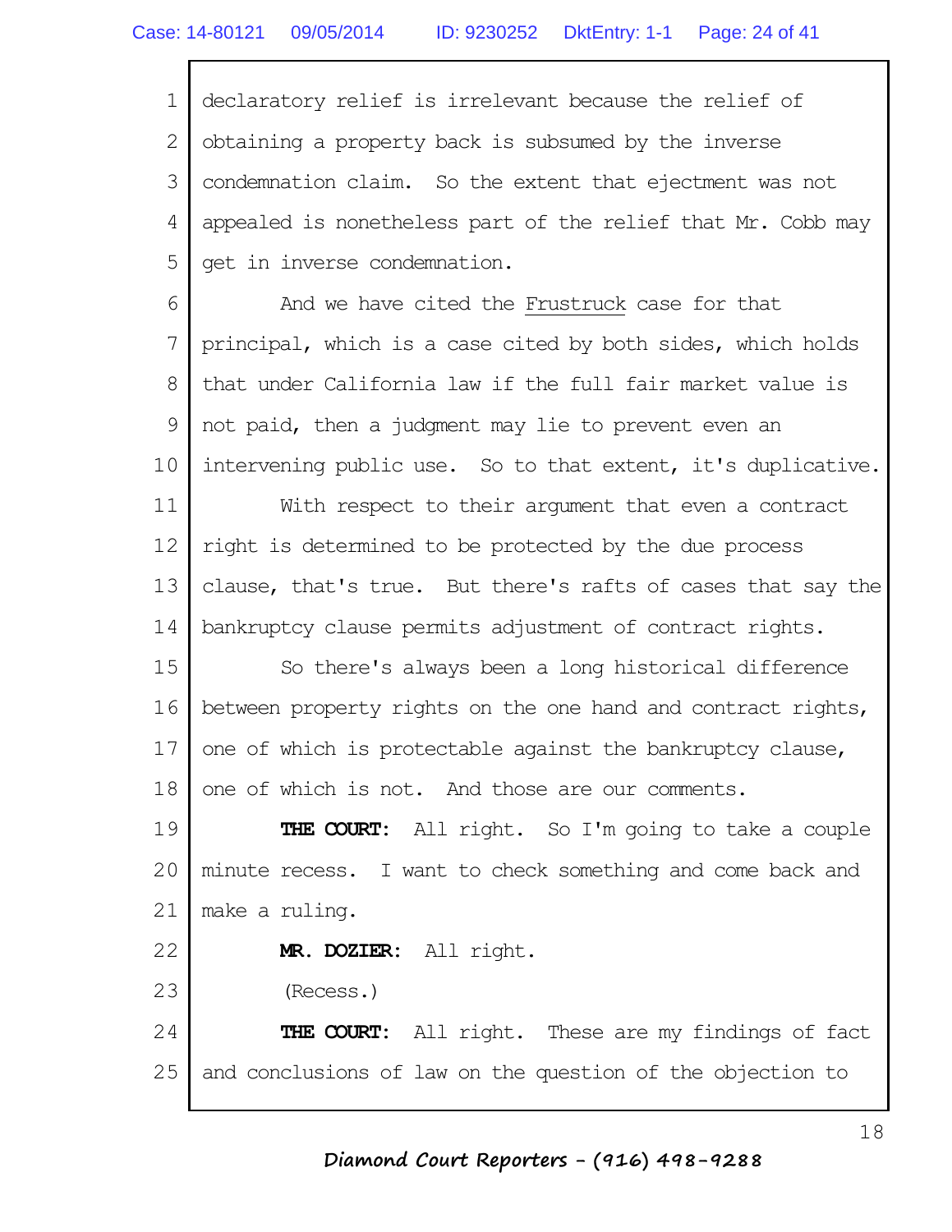1 2 confirmation based on classification of the Cobb claim in the way it has been proposed.

3 4 5 6 7 8 9 I will start by noting that the key statute which is focused on is California Code of Civil Procedure, Section 1255.260, which states that if any portion of the money deposited to this chapter is withdrawn, the receipt of any such money shall constitute a waiver by operation of law all claims and defenses in favor of the persons receiving such payment, except a claim for greater compensation.

10 11 12 13 14 15 The stipulated facts establish that the sum of \$90,200 was deposited consistent with Section 1255.010 of the California Code of Civil Procedure, and that is the first section of Chapter 6 that is titled Deposit and Withdrawal of Probable Compensation, Possession Prior to Judgment. So that is this chapter that is referred to in 1255.260.

16 17 18 19 20 21 22 23 24 25 Those funds were deposited on October 23, 1998. On December 1, 1998, in the action to condemn a permanent easement over the strip of the relevant strip of land, the Superior Court issued an order for prejudgment possession in favor of the city, finding that the city had made a deposit of probable just compensation and filed a summary of the basis for the appraisal opinion, both of which meet the requirements of Code of Civil Procedure, Section 1255.010. The road was built and was completed before October 17, 2000, which is the date in which the city council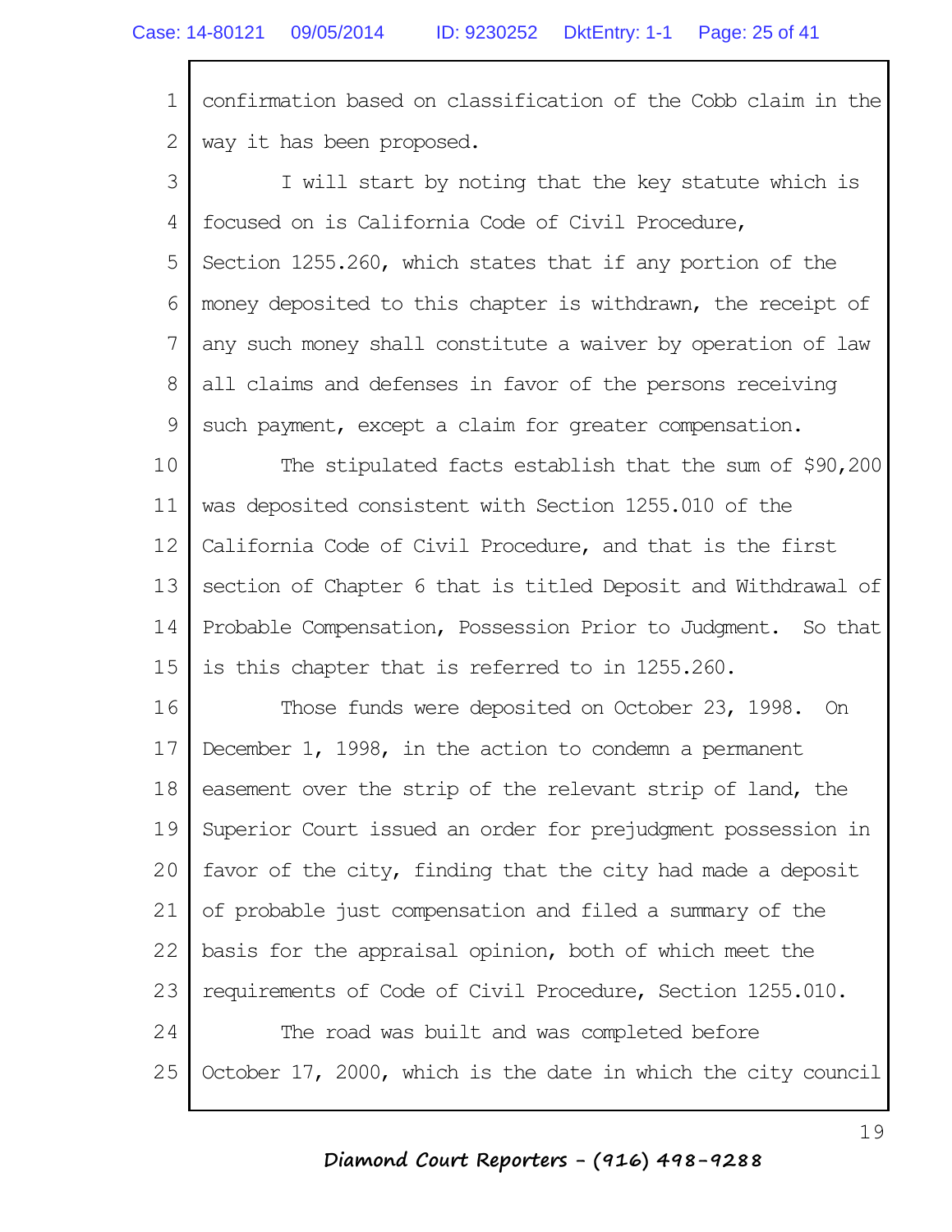Г

| 1  | issued its Resolution Number 00-0505, accepting the           |
|----|---------------------------------------------------------------|
| 2  | improvement.                                                  |
| 3  | In November, 2000, Michael Cobb withdrew the deposit          |
| 4  | of probable just compensation in the amount of \$90,200,      |
| 5  | pursuant to California Code of Civil Procedure,               |
| 6  | Section 1255.260.                                             |
| 7  | While the eminent domain action was still pending in          |
| 8  | 2007, Mr. Cobb attempted to return the funds to the State     |
| 9  | Treasurer Condemnation Deposit Funds, from which he had       |
| 10 | withdrawn, which effort was not successful. The California    |
| 11 | State Treasurer returned the amount.                          |
| 12 | And then on October 9, 2007, the Superior Court               |
| 13 | dismissed the eminent domain action because it had not been   |
| 14 | brought to trial within five years of its commencement, and   |
| 15 | thereafter the inverse condemnation action was filed, that    |
| 16 | is, in March, 2008.                                           |
| 17 | That led to a demurrer and a series of complaints to          |
| 18 | which there were demurrers, that is, motions to dismiss on    |
| 19 | asserting various defenses and the final instance of that led |
| 20 | to an appeal to the California Court of Appeal, Third         |
| 21 | Appellate District.                                           |
| 22 | That was the appeal from the decision of the                  |
| 23 | San Joaquin County Superior Court that concluded that the     |
| 24 | quiet title count, the ejectment count, and the trespass      |
| 25 | claims were all barred by the doctrine of intervening public  |

 $\mathbf{r}$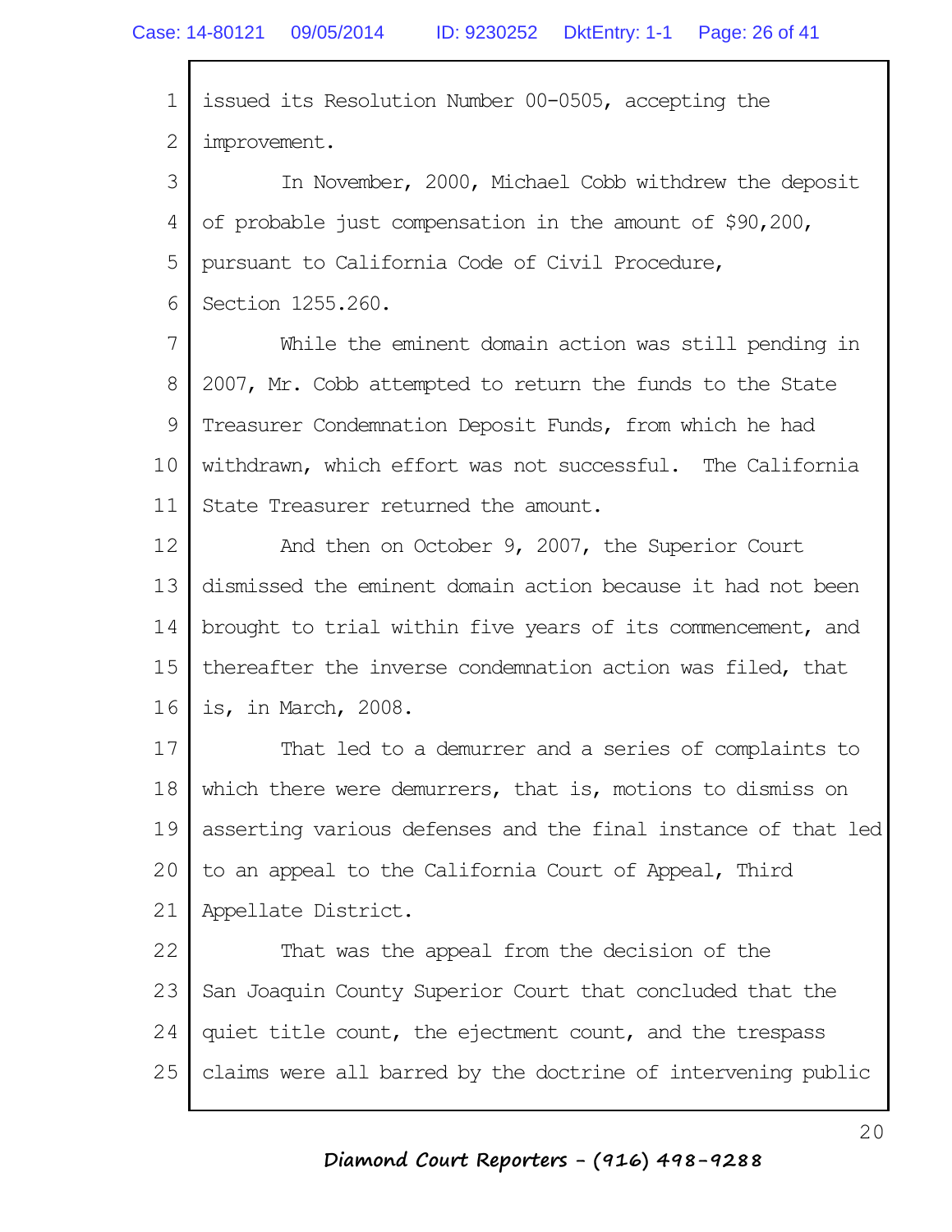1 2 3 use, and in addition it treated it based on its prior express view, it treated the inverse condemnation action as time-barred.

4 5 6 7 8 9 So the dismissal was appealed. However, that's the appeal that was filed June 15, 2009, but the appeal was limited to the dismissal of the inverse condemnation action on statute of limitation grounds. There was not a dismissal of the appeal of quiet title count, the ejectment count, the trespass count or the declaratory relief claims.

10 11 12 13 14 15 The Court of Appeal in the decision that was interesting, in a couple of respects, concluded that from the standpoint of an inverse condemnation action the cause of action was not time-barred, because the city's occupation of the property before the dismissal of the condemnation action could not be regarded as wrongful.

16 17 18 19 20 The Court of Appeal's decision is significant, also, for noting that it regards the facts as unique and notes that it has not found cases that involved similar situations and that no doubt was a reason that it chose to publish its decision.

21 22 23 24 25 And the decision is very narrowly focused on the statute of limitations and stands for the proposition that an inverse condemnation claim does not accrue until the city's, the public entity's occupation of property became wrongful, and that does not occur and did not occur before the eminent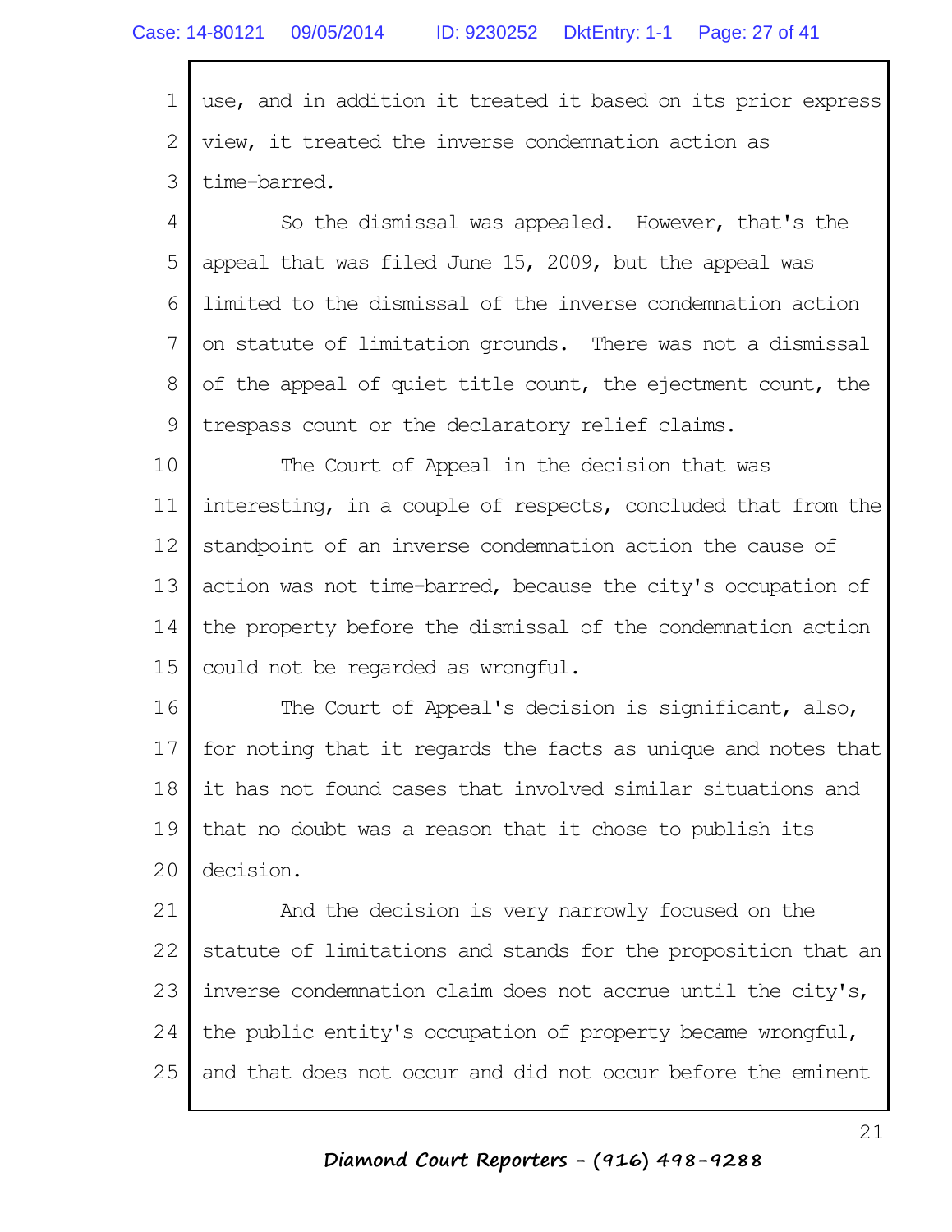1 domain proceeding was dismissed.

2 3 4 5 6 Now that's a decision that does not conclude that the city's occupation is wrongful, it merely was treating the matter as a pleading matter in which it was holding open the possibility that it could be demonstrated that the action was wrongful.

7 8 9 10 It has been argued that the bankruptcy clause of the U.S. Constitution applies only to contract claims, it does not apply to property grounds. That is not my understanding of the way the constitutional analysis has occurred.

11 12 13 14 15 16 17 18 19 The bankruptcy clause is not limited solely to contract rights. Of course the takings clause of the Fifth Amendment requires due process of law. And to the extent the takings clause has been considered in connection with the bankruptcy clause, the bankruptcy clause and the statutes enacted pursuant to it is currently the United States Bankruptcy Code. And there were previous bankruptcy statutes beginning at 1800 that the view is that those statutes established the due process that was appropriate.

20 21 22 23 24 So to the extent property rights are adjusted in bankruptcy, it is regarded as complying with or consistent with the due process of law that's referred to by the Fifth Amendment. The contrary was argued and I reject that proposition.

25

The contention is that this is really only about money

#### **Diamond Court Reporters - (916) 498-9288**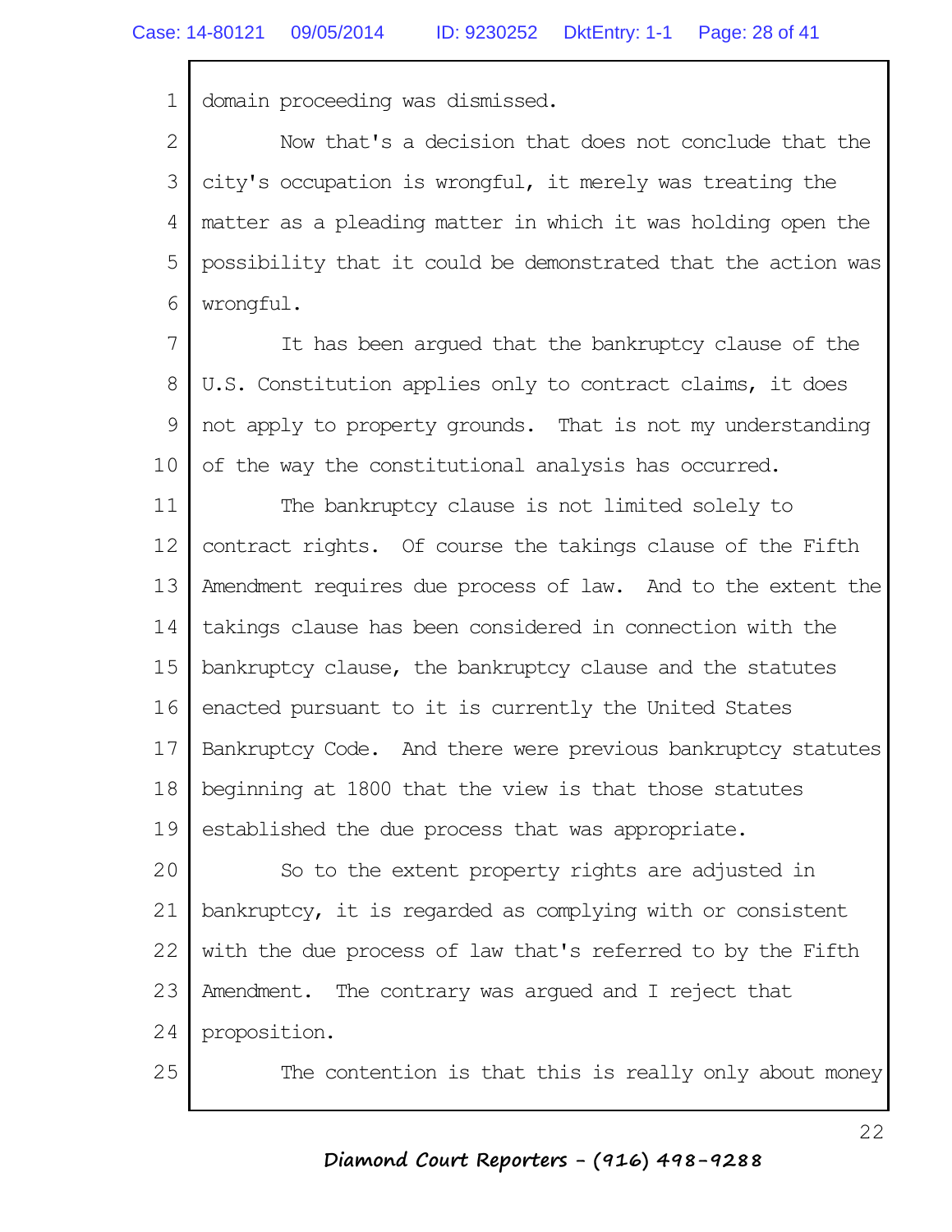1 2 3 4 and that is fully consistent with Section 1255.260. Now at this point I have to get into some basic civil procedure matters involving the first eminent domain action, that is, the city's action to condemn the easement.

5 6 7 8 9 10 Section 1255 provides a mechanism for withdrawing the funds that were deposited. That's the first half of it. But the second half is the withdrawal shall constitute a waiver by operation of law of all claims and defenses in favor of the persons receiving such payment, except a claim of greater compensation.

11 12 13 14 15 16 Now Mr. Cobb tried to back out of the consequences of that by attempting to return the funds, which effort was not successful, and it is significant that the California Court of Appeal did not address Section 1255.260 in the decision that it filed on January 26, 2011. It does not say what the consequence is of that.

17 18 19 20 21 22 But we know from the condemnation action that the road was built, the funds were deposited, the funds were withdrawn and the consequence of the withdrawal of the funds by Mr. Cobb was that he had waived, by operation of law, all claims and defenses he had, except a claim for greater compensation.

23 24 25 Now that withdrawal occurred in November of 2000, the year 2000. The action remained on the books of the Superior Court for another seven years or nearly seven years,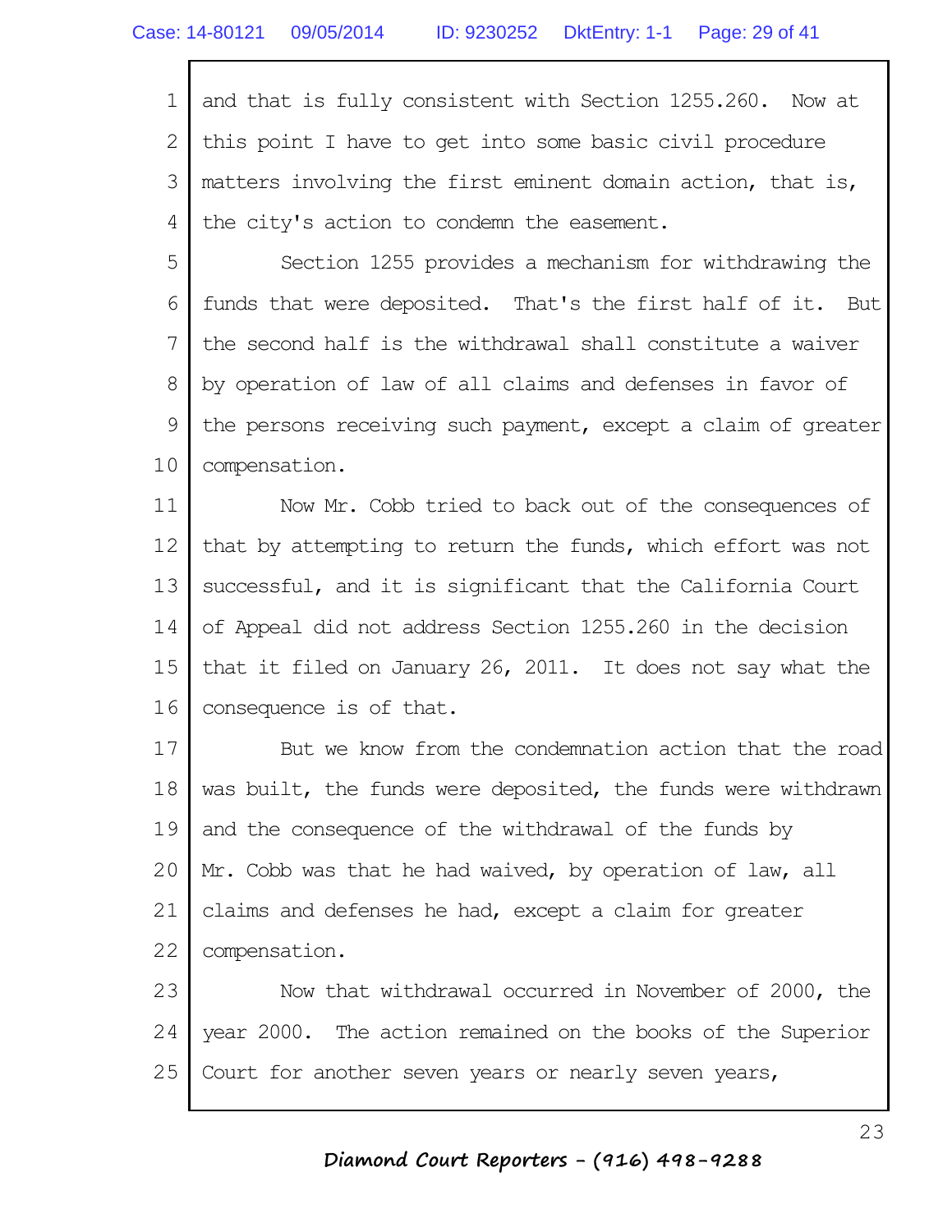1 2 3 November, 2000, to July 2, 2007, before Mr. Cobb did anything with respect to the funds, and what he did was he tried to return them.

4 5 6 7 8 9 10 Well, as a matter of straightforward procedural law, the burden of proof, the burden of proof is substantive - and the Supreme Court reminds us in Illinois Department of Revenue v. Raleigh -- the burden of proof is on the city in the action, that's the burden of proof that the compensation is correct in the long-run, and that the taking is authorized.

11 12 13 14 15 16 But the withdrawal reduced the matter just to the claim of greater compensation. The city had obtained an appraisal, it had an appraisal of establishing probable just compensation and pursuant to California law had deposited that fund into a California State Treasurer Condemnation Deposit Fund, a place from which it was withdrawn.

17 18 19 20 21 22 At that point, the road was built, the city had contended that probable compensation, the probable compensation was \$90,200 and the owner of the parcel had accepted the probable compensation by withdrawing it but still had, in principal, a contention that more should be paid.

23 24 25 At that point, while the burden of proof did not shift, the burden of going forward did shift to Mr. Cobb. He's the one who wanted more money, he is the one with the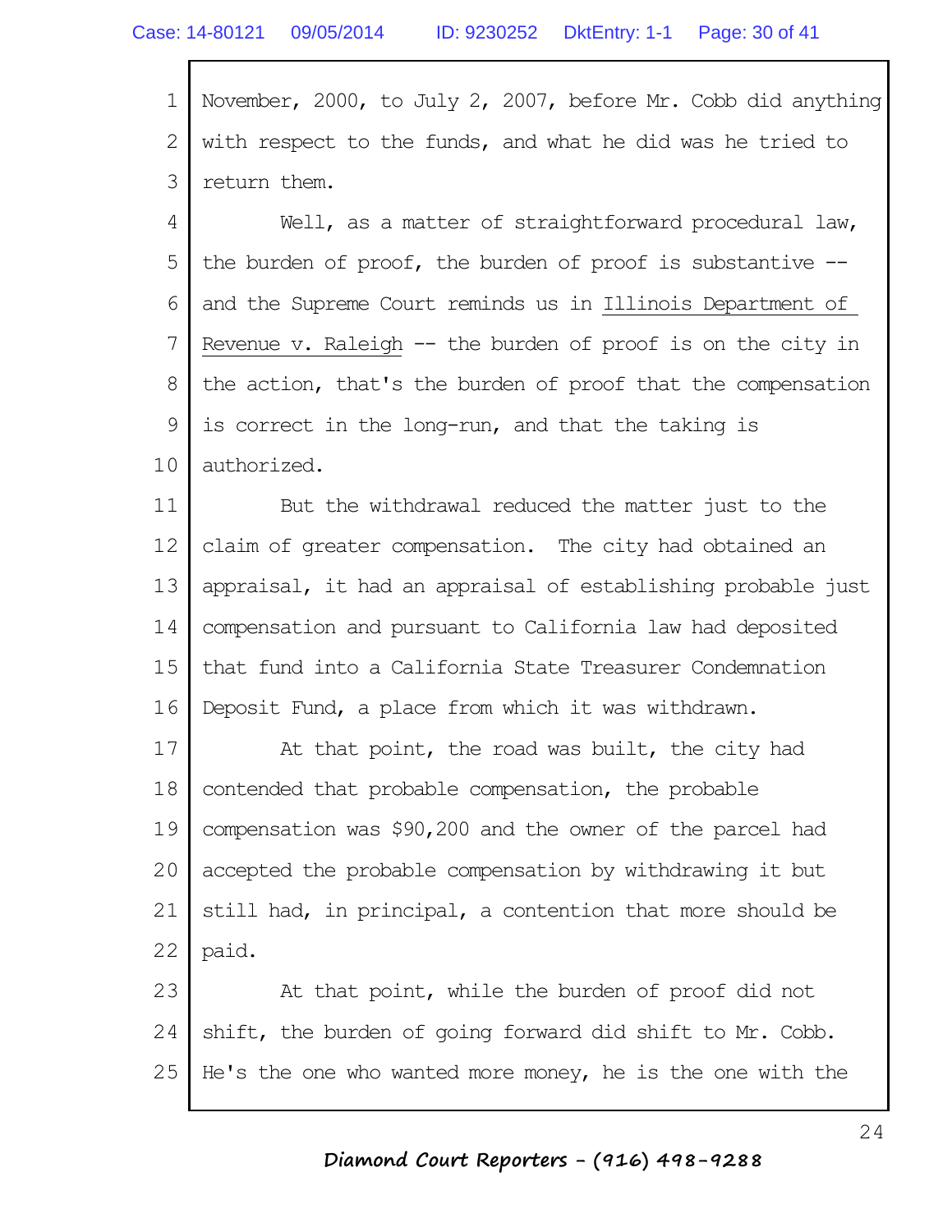1 2 3 4 5 6 incentive to get it, and he sat on his hands for seven years. It is significant to me that the Superior Court did not dismiss the eminent domain action until after Mr. Cobb had attempted to return the condemnation deposit funds or attempted to return the withdrawn funds to the California State Treasurer Condemnation Deposit Funds.

7 8 9 10 11 That tells me that he had decided that he wanted to pursue an inverse condemnation action. And from the size of the claim that is asserted in the bankruptcy case, it is apparent that that claim is over \$4 million, \$1,500,000 is alleged to be the basic condemnation amount.

12 13 14 15 16 17 18 It's apparent that he thinks that he's holding a winning ticket in the lottery, and I don't know whether in the end that would have worked out or not. But the most - even in the subsequent action, as I understand the rules of preclusion, that he could obtain is just greater compensation for the taking that occurred back when the road was built and that is the taking of the easement.

19 20 21 22 23 24 25 The dismissal of the action did not, that is of the condemnation action, that the precise effects are something that the California Supreme Court has not parsed out; but it's apparent that it is far too simple to say "Well, a dismissal restores everybody to the status quo anyway." There were two irrevocable things that had occurred, that would not restore to the status quo: Number one, the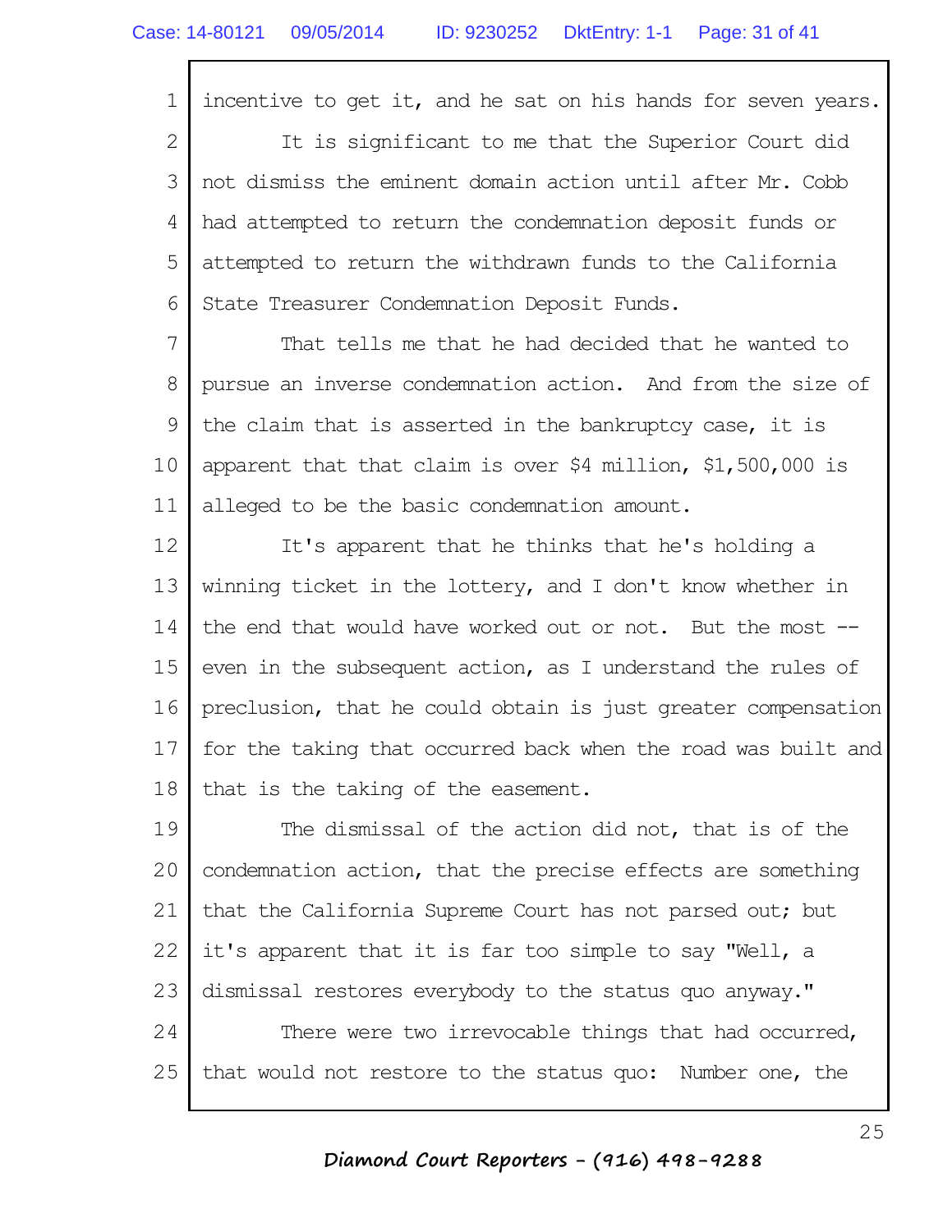1 2 3 4 5 road was built; number two, Mr. Cobb, by withdrawing funds, had waived by operation of law all claims and defenses he had to a condemnation claim. Direct condemnation or inverse condemnation is the way I read the statute, so all he can do is claim more money.

6 7 8 9 10 11 At the time that the action was being dismissed for not having been brought to trial within five years of commencement. Of course when the Court is doing that in 2007 on an action that was commenced in 1998, part of the discussion that occurs as well is, "Are we going to get it to trial right away very promptly or not"?

12 13 14 15 16 Because obviously it's not an automatic five-year dismissal, it's by virtue of California law an action that has been pending for five years is not going to be allowed to remain on the books without good cause. Again, it's a very straightforward proposition of California law.

17 18 19 20 21 In addition, I come back to the Third Court of Appeal decision of January 26, 2011. And as I indicated, it's significant for what it does not say, as for what it does say. It focuses very narrowly on the question of statute of limitations.

22 23 24 25 Well that is not the only defense that flies off the page here from looking at these facts. We know, for example, that standard principles of estoppel apply in the inverse condemnation context.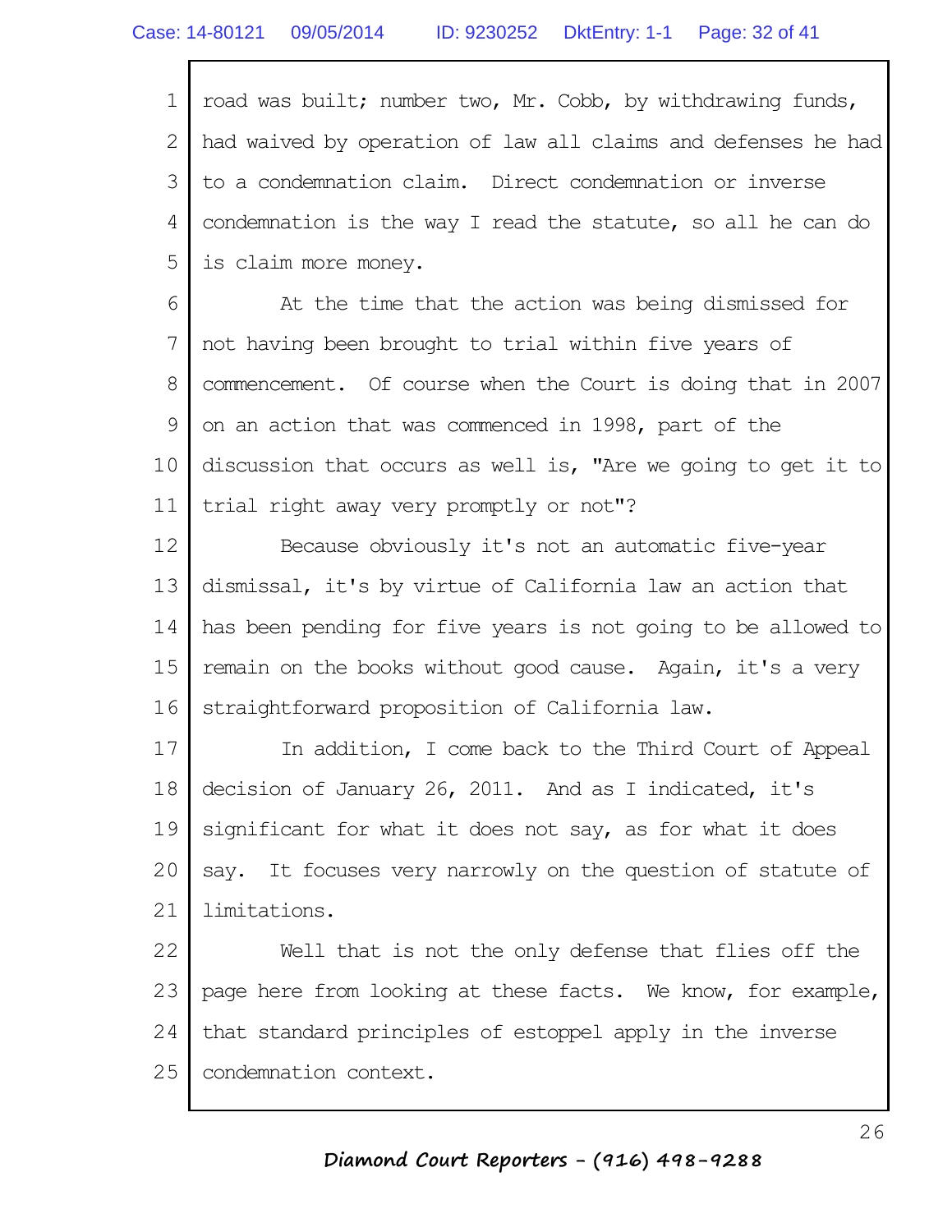1 2 3 4 5 6 7 8 You'll find that in a number of sources. A straightforward statement of it is in federal litigation, the United States District Court, in this district, is Sumner Pack Ranch Incorporated v. Bureau of Reclamation, which is recorded at 823 F. Supp. 715, a 1993 decision, at page 736. And that, of course, sites the California decision of Patrick Media Group v. The California Coastal Commission, reported at 9 Cal. App. 4th 592, a 1992 decision.

9 10 11 12 13 And we know that along the forms of estoppel and other equitable remedies or equitable defenses, those in California do apply in the -- can apply against the State of California or the California public entities in an inverse condemnation context.

14 15 16 17 18 You have the California Supreme Court doing exactly that in Jones v. The People, ex rel. The Department of Transportation, which is 1978 decision reported at 22 Cal. 3d 144, specifically the discussion at 170 -- yes, at page 171.

19 20 21 22 And reciprocally if it can be applied against the State of California, it can be applied against the other party in a condemnation action, but the point is that this applies to all parties in the relevant action.

23 24 25 So Mr. Cobb has a very steep hill to climb in his action for greater compensation in the California courts, and that's a matter for the California courts to litigate.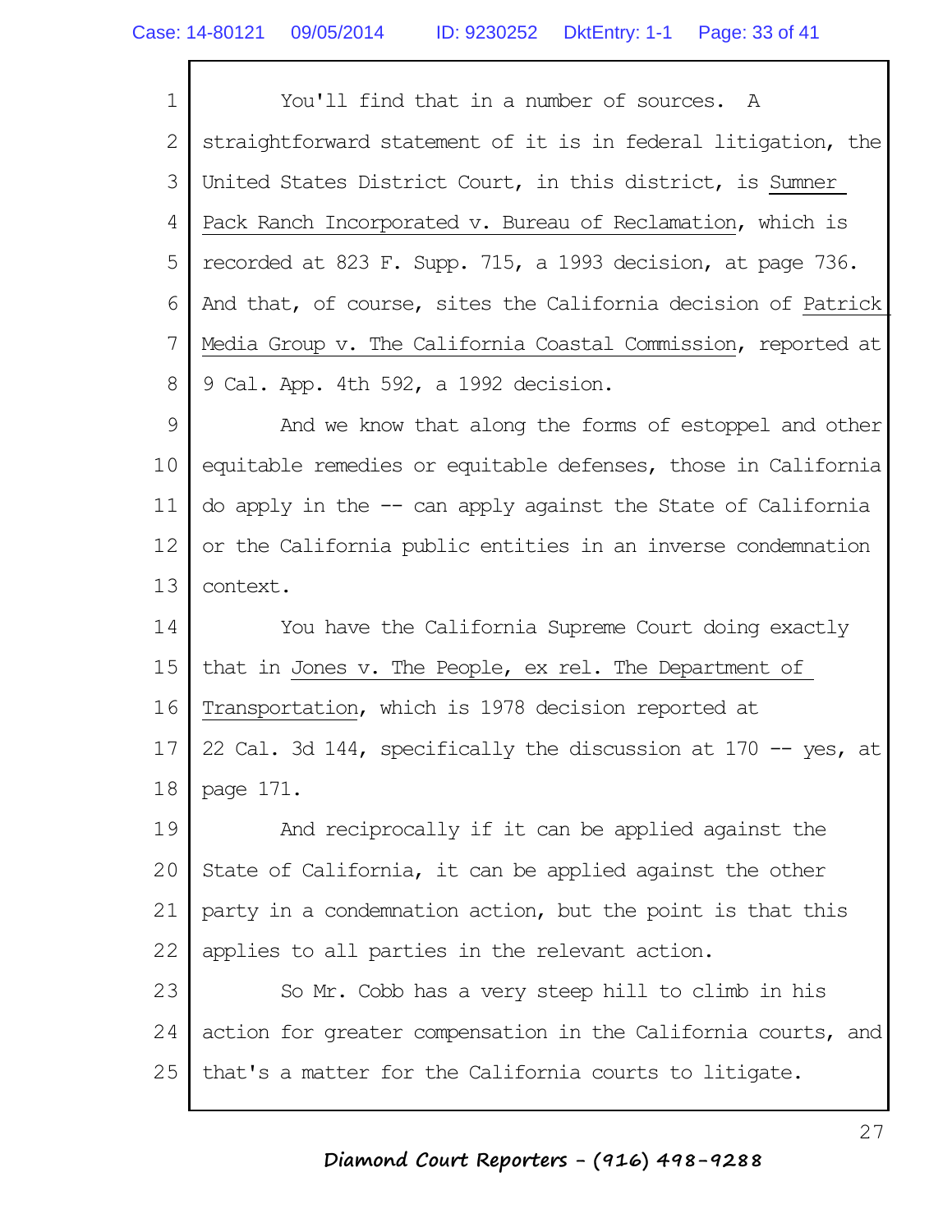| $1\vert$       | But it is apparent that all he is entitled to at this            |
|----------------|------------------------------------------------------------------|
|                | 2   point is the right to contend that he was entitled to more   |
|                | 3 than \$90,200. If he's saying "Well, at this point it's, well  |
|                | 4 the proof of claim is $$4,200,997.26$ , which is the principal |
|                | 5 of the \$1,540,000 -- I suppose that's above the \$90,200 plus |
| 6 <sup>1</sup> | the 2.8, that is, \$2.28 million in interest, and then to add    |
| 7 <sup>1</sup> | attorney's fees of \$350,000 in miscellaneous costs and so on.   |

8 9 10 11 And that brings us back to the treatment in the bankruptcy case. The treatment is as an unsecured claim, either as a general unsecured claim or the analysis would also apply for categorization as a tort claim.

12 13 14 15 16 17 And as I just indicated, I do not believe that the fact that this was rooted in a condemnation in these peculiar circumstances -- and I emphasize "peculiar circumstances" - because that's exactly what the Third District Court of Appeal did in pointing out that it just could not find any cases dealing with the constellation of facts.

18 19 20 21 22 23 24 25 The bankruptcy clause does permit the adjustment of a debt for greater compensation. As soon as Mr. Cobb withdrew the funds and waived by operation of law all claims and defenses in his favor, except a claim for greater compensation, he had reduced himself just to a claim for money, that's a debt, and that is a debt that's capable of being adjusted. And if it were reduced to judgment, it would be a general unsecured debt at the moment the judgment was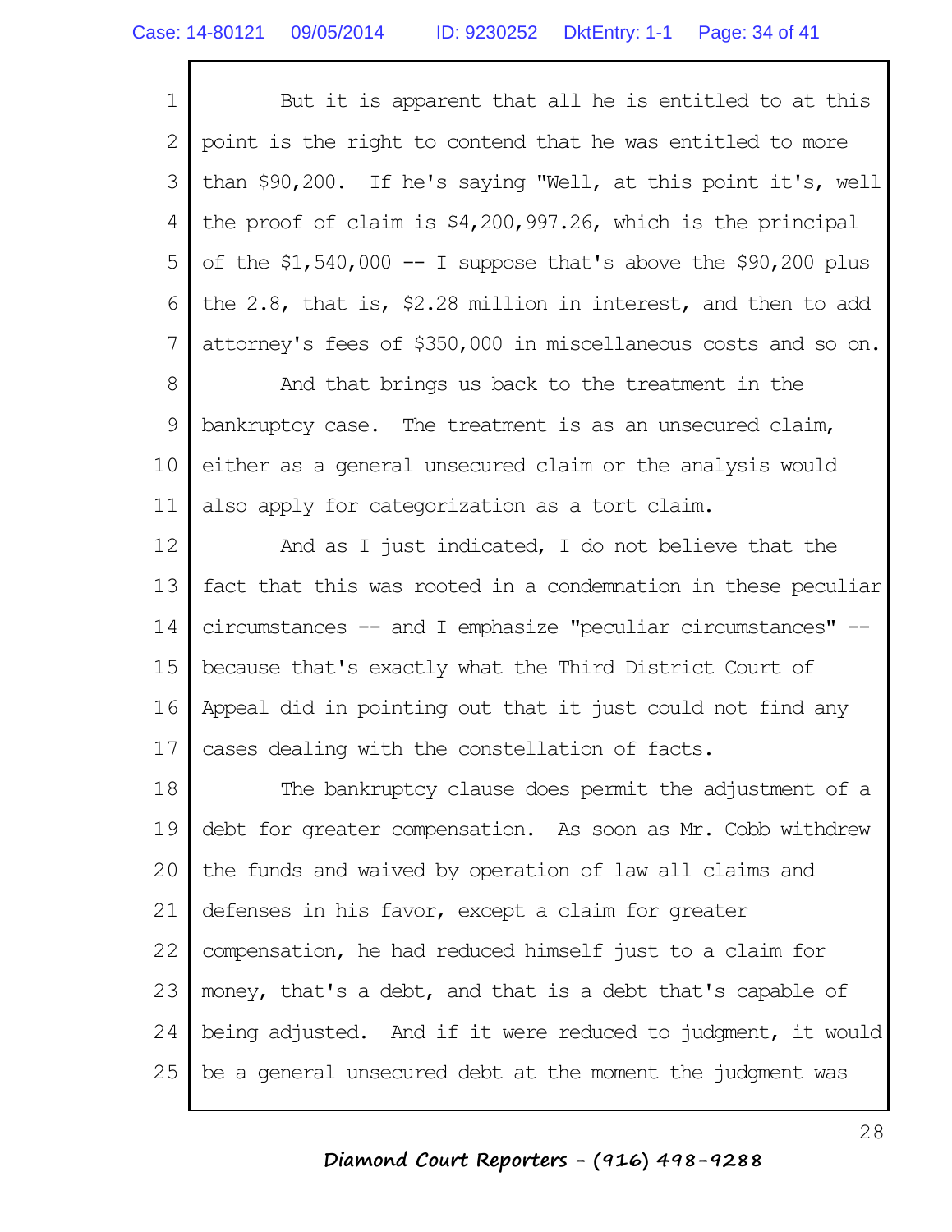1 2 3 4 5 6 7 8 9 10 11 12 13 14 15 16 17 18 19 20 21 22 23 24 25 issued. Therefore, I am persuaded that the classification of the comp claim, as it has been classified in the plan, is appropriate. And therefore the objection to confirmation on that basis is overruled and I will issue an order to that effect. **MR. DOZIER:** That's my question, Your Honor. The Court will be issuing a written order? **THE COURT:** Yes, I will write a written order. And of course under the Federal Rules of Civil Procedure, this is unlike the practice in the state court, the findings of fact and conclusions of law of a federal judge are entitled to be stated orally upon the record and left at that, it does not have to be further reduced to writing. So anybody who wants a copy needs to order a copy of the transcript from the court reporter. And the court reporter's official transcript is the official record of the findings of fact and conclusions of law. I hope I stated them accurately enough so that they are coherent for anybody who buys a copy of it. And I will prepare the order. And with that, we're adjourned. **MR. DOZIER:** Thank you, Your Honor. **MR. LOEB:** Thank you. (Proceedings concluded.)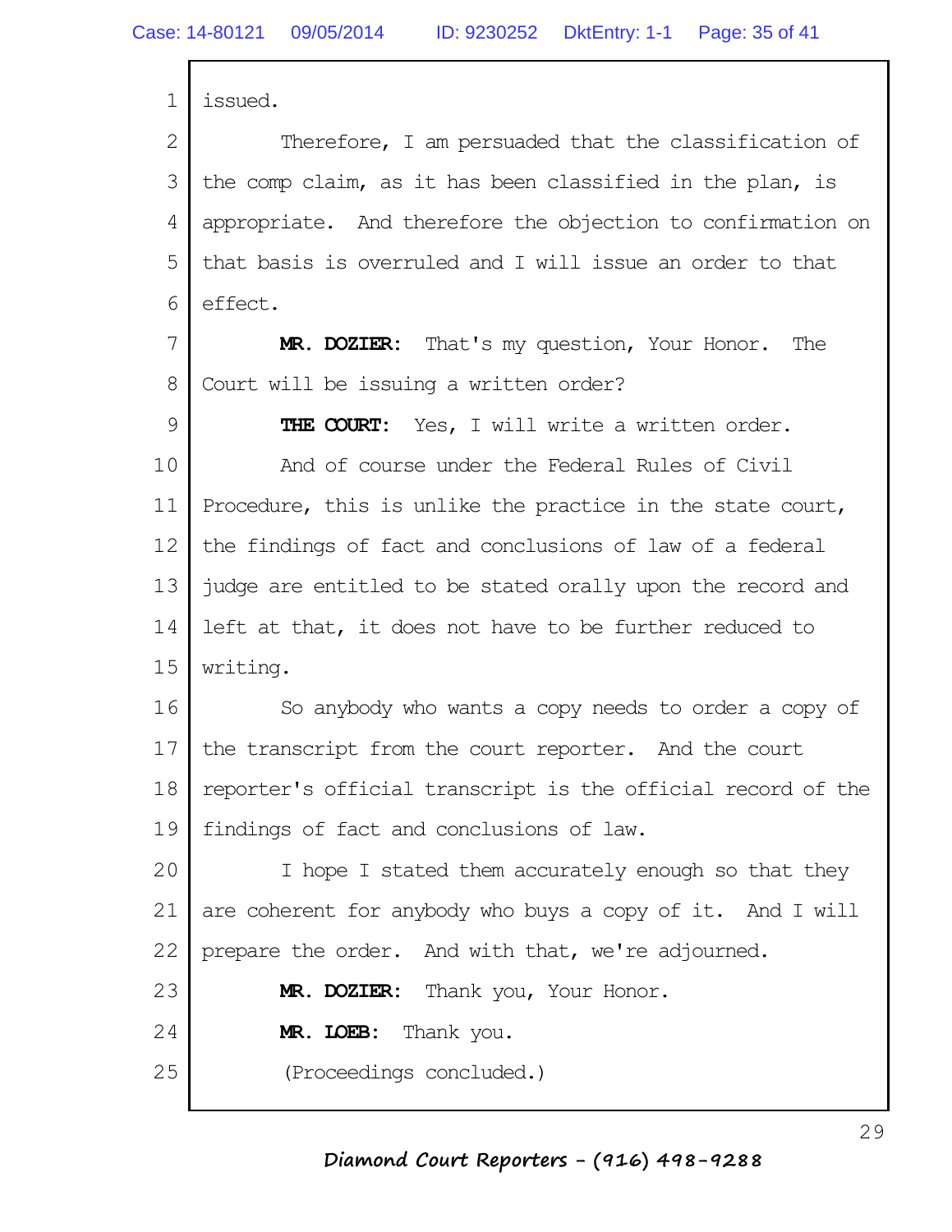г

| $\mathbf 1$    | COURT REPORTER'S CERTIFICATE                                                      |  |
|----------------|-----------------------------------------------------------------------------------|--|
| $\overline{2}$ | State of California                                                               |  |
| 3              | SS.<br>County of Sacramento                                                       |  |
| 4              | I, ERIC L. THRONE, hereby certify that I am a                                     |  |
| 5              | Certified Shorthand Reporter and that I recorded verbatim in                      |  |
| 6              | shorthand the proceedings; that I thereafter caused my                            |  |
| 7              | shorthand writing to be reduced to typewriting, and that                          |  |
| 8              | pages 1 through 29, inclusive, constitute a complete, true,                       |  |
| 9              | and correct record of said proceedings:                                           |  |
| 10             |                                                                                   |  |
| 11             | <b>COURT:</b><br>United States Bankruptcy Court<br>Eastern District of California |  |
| 12             | HONORABLE CHRISTOPHER M. KLEIN<br>JUDGE:                                          |  |
| 13             | CITY OF STOCKTON, CALIFORNIA,<br>CAUSE:<br>In re:<br>Debtor.                      |  |
| 14             | Case No. 12-32118-C-9                                                             |  |
| 15             |                                                                                   |  |
| 16             |                                                                                   |  |
| 17             | IN WITNESS WHEREOF, I have subscribed this certificate                            |  |
| 18             | at Sacramento, California, on the 7th day of May, 2014.                           |  |
| 19             |                                                                                   |  |
| 20             |                                                                                   |  |
| 21             | ERIC L. THRONE, CSR No. 7855, RPR, RMR, CRR                                       |  |
| 22             |                                                                                   |  |
| 23             | ---o0o---                                                                         |  |
| 24             |                                                                                   |  |
| 25             |                                                                                   |  |

**Diamond Court Reporters - (916) 498-9288**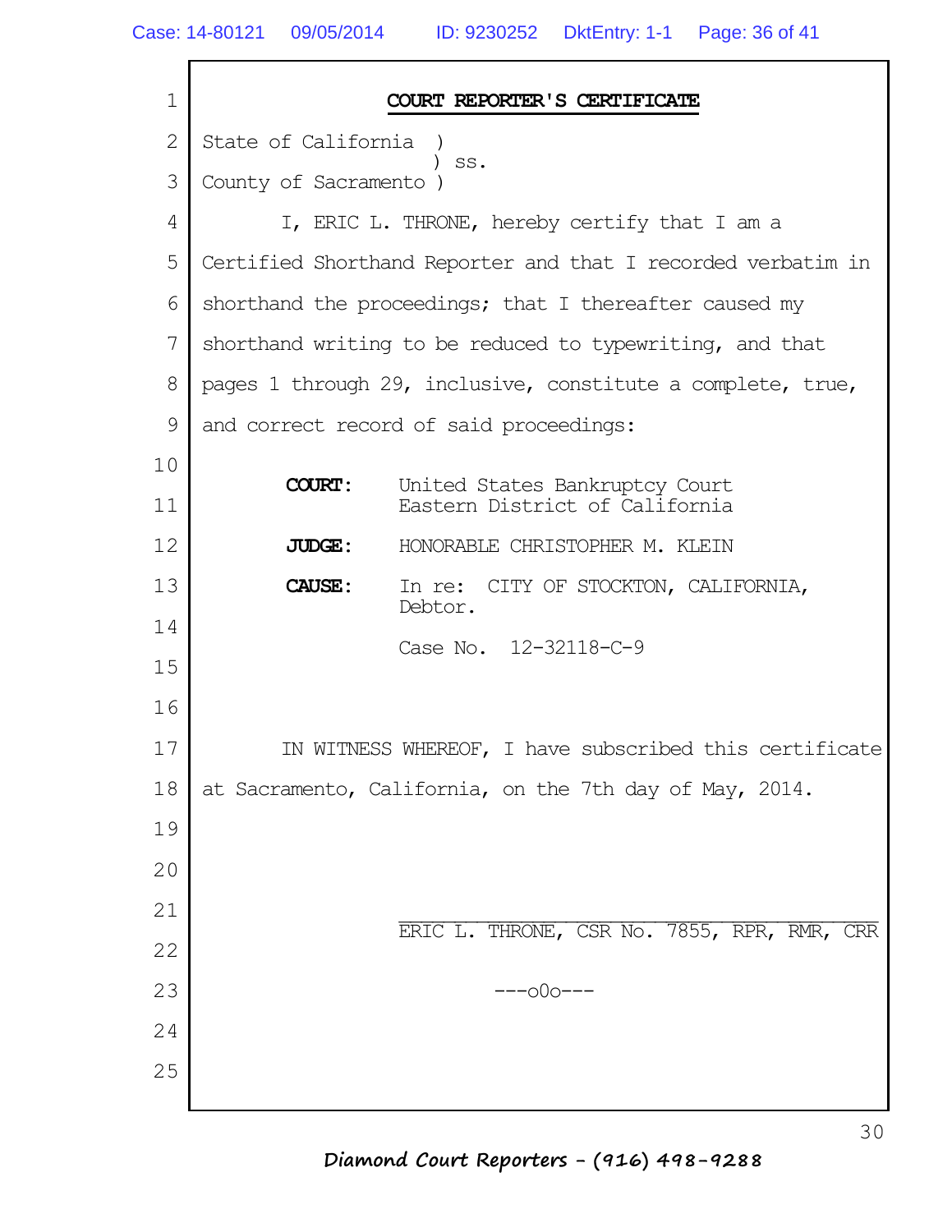Case: 14-80121 09/05/2014 ID: 9230252 DktEntry: 1-1 Page: 37 of 41

# Exhibit B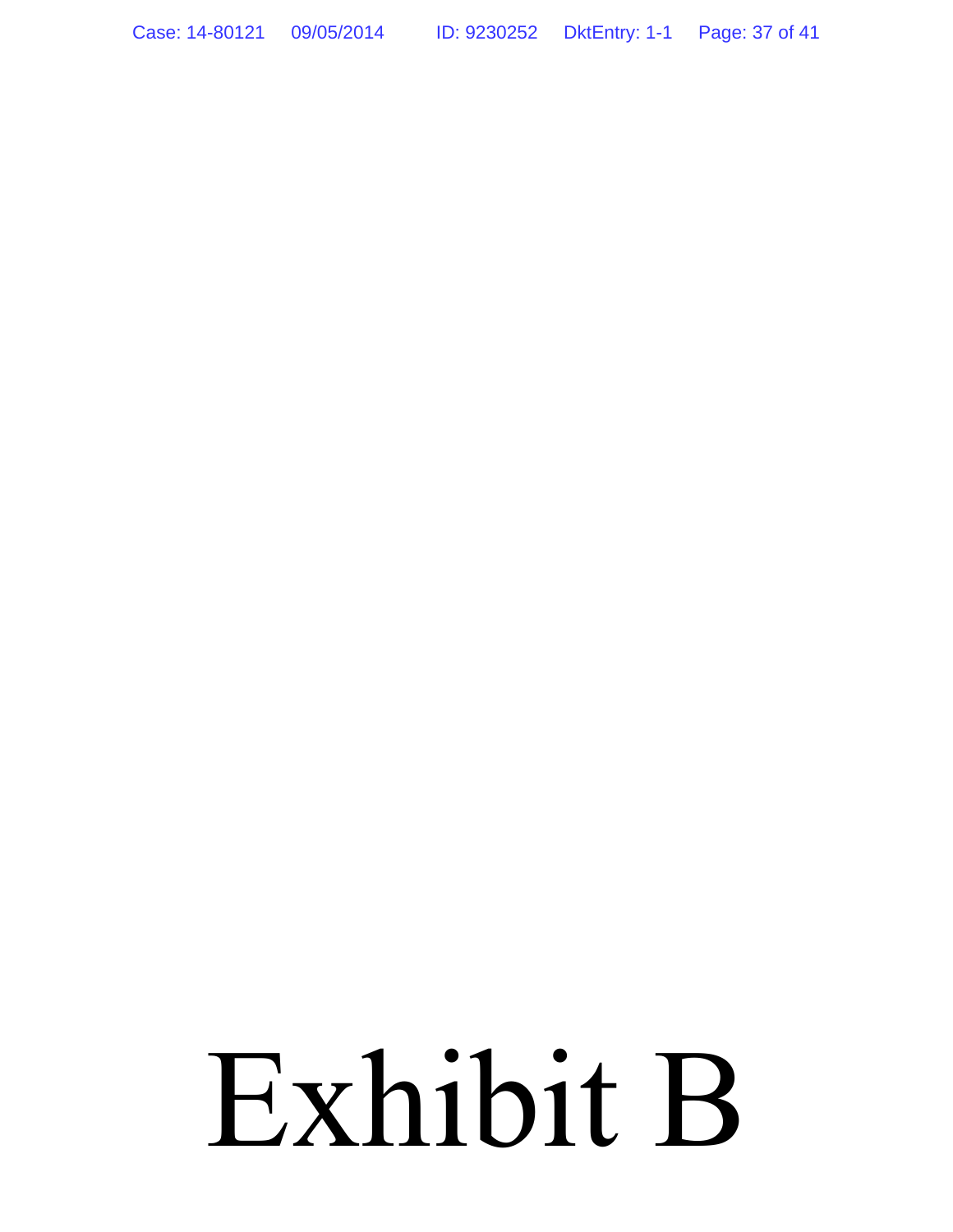|                | Case: 14-80121 09/05/2014<br>ID: 9230252<br>Case 2:14-cv-01272-KJM  Document 8  Filed 08/07/14  Page 1 of 3 | DktEntry: 1-1 Page: 38 of 41                                                         |
|----------------|-------------------------------------------------------------------------------------------------------------|--------------------------------------------------------------------------------------|
|                |                                                                                                             |                                                                                      |
| $\mathbf{1}$   |                                                                                                             |                                                                                      |
| $\overline{2}$ |                                                                                                             |                                                                                      |
| 3              |                                                                                                             |                                                                                      |
| $\overline{4}$ |                                                                                                             |                                                                                      |
| 5              |                                                                                                             |                                                                                      |
| 6              |                                                                                                             |                                                                                      |
| 7              |                                                                                                             |                                                                                      |
| 8              |                                                                                                             | UNITED STATES DISTRICT COURT                                                         |
| 9              | EASTERN DISTRICT OF CALIFORNIA                                                                              |                                                                                      |
| 10             |                                                                                                             |                                                                                      |
| 11             | In re:                                                                                                      | <b>District Court Case Number</b>                                                    |
| 12             | City of Stockton, California                                                                                | NO. 2:14-CV-01272-KJM                                                                |
| 13             | Debtor.                                                                                                     | <b>Bankruptcy Court Case Number</b><br>NO. $12 - 32118 - C - 9$                      |
| 14             | Michael A. Cobb,                                                                                            | <b>STIPULATION AND ORDER ON</b><br>REQUEST FOR CERTIFICATION TO                      |
| 15             | Appellant,                                                                                                  | <b>COURT OF APPEALS BY ALL</b><br><b>PARTIES</b>                                     |
| 16             | V.                                                                                                          |                                                                                      |
| 17             | City of Stockton, California,                                                                               |                                                                                      |
| 18<br>19       | Appellee.                                                                                                   |                                                                                      |
| 20             | Appellant Michael A. Cobb and Appellee the City of Stockton (collectively, the                              |                                                                                      |
| 21             | "Parties"), through their respective counsel, hereby stipulate to the following:                            |                                                                                      |
| 22             | 1.                                                                                                          | On June 3, 2014, the Parties jointly filed their Official Form 24 – Certification To |
| 23             | Court Of Appeals By All Parties [Bankr. Dkt. No. 1540] ("Certification Request") with the                   |                                                                                      |
| 24             | bankruptcy court. The Certification Request, a copy of which is attached hereto as Exhibit A,               |                                                                                      |
| 25             | requests certification of this action to the Court of Appeals for the Ninth Circuit pursuant to 28          |                                                                                      |
| 26             | U.S.C. § 158(d).                                                                                            |                                                                                      |
| 27             | 2.                                                                                                          | Section $158(d)(2)(B)(ii)$ permits parties to a bankruptcy appeal to request         |
| 28             | certification to the court of appeals when they agree that circumstances warranting direct appeal           |                                                                                      |
|                |                                                                                                             |                                                                                      |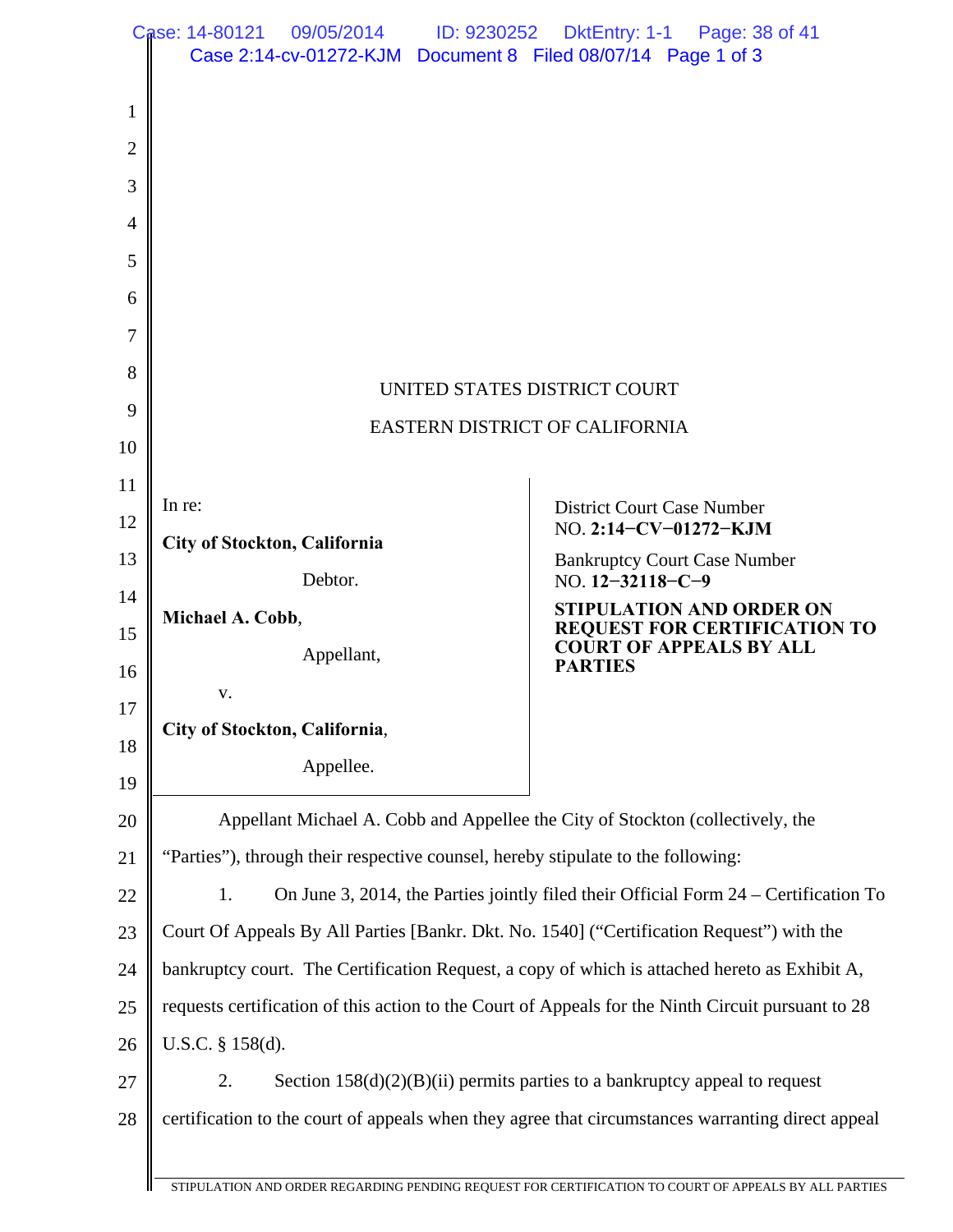#### Case 2:14-cv-01272-KJM Document 8 Filed 08/07/14 Page 2 of 3 Case: 14-80121 09/05/2014 ID: 9230252 DktEntry: 1-1 Page: 39 of 41

1

2

3

4

5

6

7

8

9

20

/ / /

21

22

23

24

25

26

27

28

to the court of appeals are present. Upon such "request made by a majority of the appellants and a majority of the appellees," the court "shall make the certification" requested. *Id*. Certification in these circumstances is required and non-discretionary.

- 3. Federal Rule of Bankruptcy Procedure 8001(f)(3)(A) provides that the parties' request for certification "shall be filed . . . with the clerk of the court in which the matter is pending." For purposes of a request for certification of a bankruptcy appeal, Federal Rule of Bankruptcy Procedure 8007(b) provides that a matter is pending in the bankruptcy court until the record has been transmitted to the district court.
- 10 11 12 13 4. Although this action was pending in the bankruptcy court when the Parties filed the Certification Request, the record on appeal has now been transmitted to this Court with no action having been taken on the Certification Request. This Court is therefore now the court in which the matter is pending. The bankruptcy court clerk's Certificate Of Record To District Court Re: Bankruptcy Cases [Dkt. No. 3] is attached hereto as Exhibit B.
- 14 15 16 17 18 19 5. The undersigned respectfully renew their Certification Request before this Court, and request that the Court, pursuant to 28 U.S.C. § 158(d)(2)(B)(ii), and based on the information set forth in the Certification Request, enter the certification to the Court of Appeals for the Ninth Circuit. / / /

- 2 -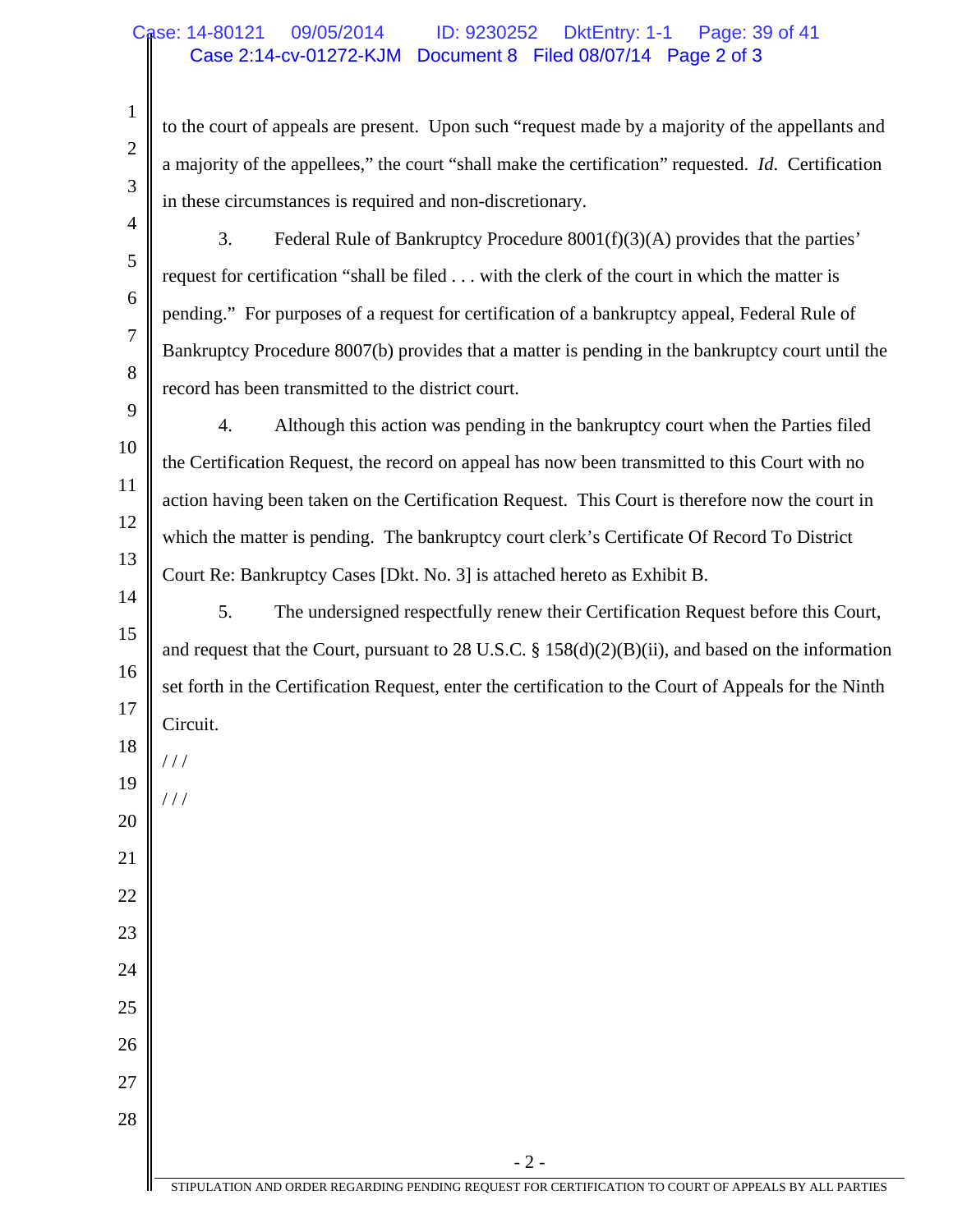|                  | Case: 14-80121<br>09/05/2014<br>ID: 9230252<br>DktEntry: 1-1 Page: 40 of 41<br>Case 2:14-cv-01272-KJM  Document 8  Filed 08/07/14  Page 3 of 3 |
|------------------|------------------------------------------------------------------------------------------------------------------------------------------------|
|                  |                                                                                                                                                |
| $\mathbf{1}$     | Dated: July 15, 2014<br><b>MARC A. LEVINSON</b><br><b>ROBERT M. LOEB</b>                                                                       |
| $\overline{2}$   | Orrick, Herrington & Sutcliffe LLP                                                                                                             |
| 3                |                                                                                                                                                |
| $\overline{4}$   | /s/ Marc A. Levinson<br>$\mathbf{By:}$                                                                                                         |
| 5                | <b>MARC A. LEVINSON</b>                                                                                                                        |
| 6                | <b>Attorneys for Appellee</b><br>City of Stockton                                                                                              |
| $\boldsymbol{7}$ | Dated: July 15, 2014<br><b>BRADFORD J. DOZIER</b>                                                                                              |
| 8                | Atherton & Dozier                                                                                                                              |
| 9                |                                                                                                                                                |
| 10               | By: /s/ Bradford J. Dozier (as authorized on                                                                                                   |
| 11               | July 15, 2014)<br><b>BRADFORD J. DOZIER</b>                                                                                                    |
| 12               | <b>Attorney for Appellant</b><br>Michael A. Cobb                                                                                               |
| 13               |                                                                                                                                                |
| 14               |                                                                                                                                                |
| 15               | Based on the information set forth in the parties' certification request, and under                                                            |
| 16               | 28 U.S.C. § 158(d)(2)(B)(ii), the court hereby certifies this action to the Court of Appeals for the                                           |
| 17               | Ninth Circuit.                                                                                                                                 |
| 18               | IT IS SO ORDERED.                                                                                                                              |
| 19               | DATED: August 6, 2014.                                                                                                                         |
| 20               |                                                                                                                                                |
| 21               |                                                                                                                                                |
| 22               |                                                                                                                                                |
| 23               |                                                                                                                                                |
| 24               |                                                                                                                                                |
| 25               |                                                                                                                                                |
| 26               |                                                                                                                                                |
| 27               |                                                                                                                                                |
| 28               |                                                                                                                                                |
|                  | $-3-$<br>STIPULATION AND ORDER REGARDING PENDING REQUEST FOR CERTIFICATION TO COURT OF APPEALS BY ALL PARTIES                                  |
|                  |                                                                                                                                                |